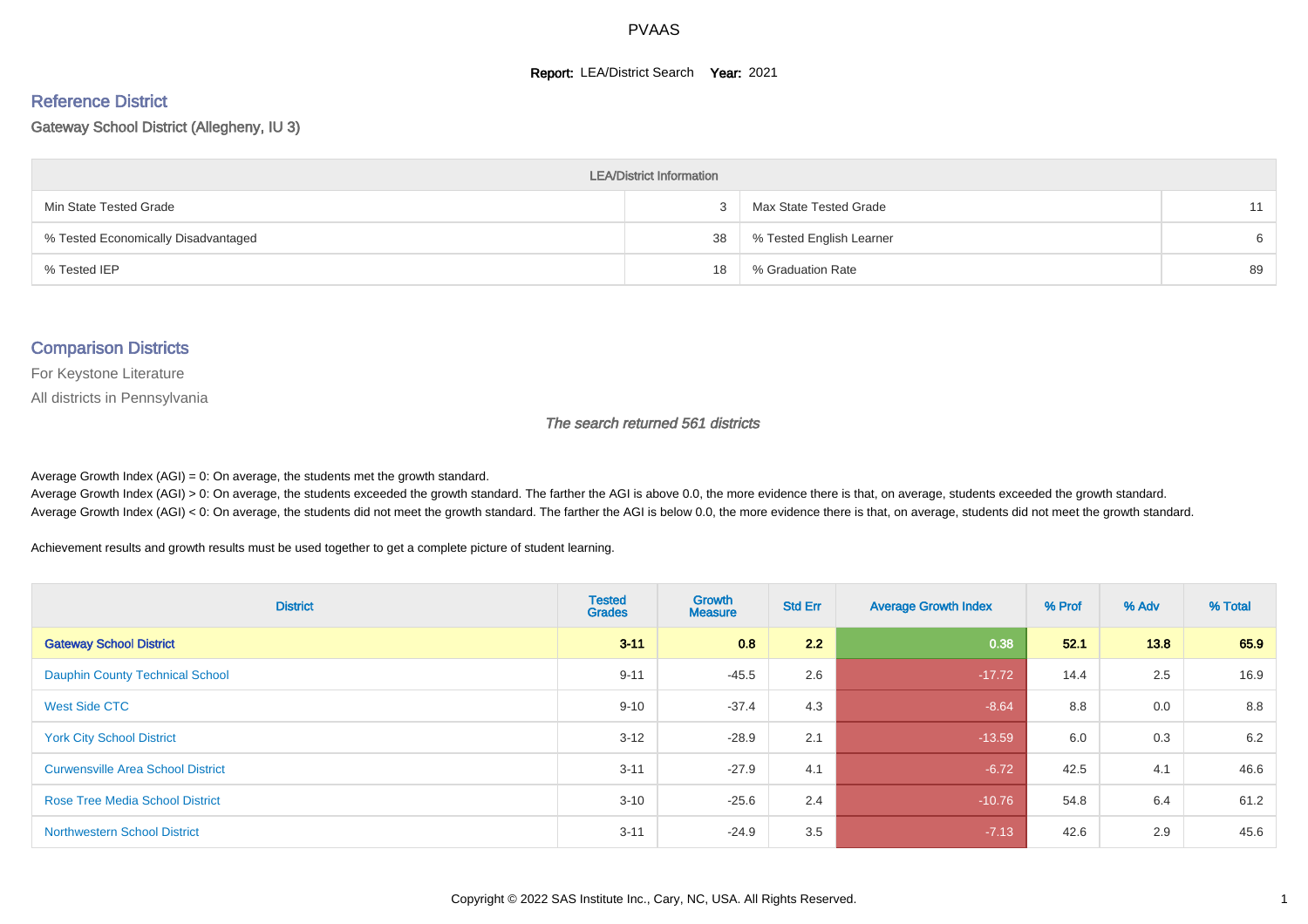| <b>District</b>                               | <b>Tested</b><br><b>Grades</b> | Growth<br><b>Measure</b> | <b>Std Err</b> | <b>Average Growth Index</b> | % Prof | % Adv | % Total |
|-----------------------------------------------|--------------------------------|--------------------------|----------------|-----------------------------|--------|-------|---------|
| <b>Gateway School District</b>                | $3 - 11$                       | 0.8                      | 2.2            | 0.38                        | 52.1   | 13.8  | 65.9    |
| Philipsburg-Osceola Area School District      | $3 - 11$                       | $-24.8$                  | 3.3            | $-7.43$                     | 19.7   | 2.6   | 22.4    |
| <b>Mastery Charter School - Gratz Campus</b>  | $7 - 10$                       | $-23.9$                  | 4.5            | $-5.29$                     | 2.9    | 0.0   | 2.9     |
| <b>Southern Fulton School District</b>        | $3 - 11$                       | $-23.7$                  | 4.4            | $-5.37$                     | 34.2   | 10.5  | 44.7    |
| <b>Shikellamy School District</b>             | $3 - 10$                       | $-22.3$                  | 2.5            | $-8.92$                     | 33.3   | 6.1   | 39.5    |
| <b>Lawrence County CTC</b>                    | $10 - 11$                      | $-21.7$                  | 3.6            | $-6.05$                     | 19.8   | 0.0   | 19.8    |
| Lackawanna Trail School District              | $3 - 10$                       | $-21.7$                  | $3.5\,$        | $-6.20$                     | 38.5   | 1.5   | 40.0    |
| <b>Springfield Township School District</b>   | $3 - 11$                       | $-18.9$                  | 3.2            | $-5.88$                     | 62.6   | 3.6   | 66.3    |
| <b>Frazier School District</b>                | $3 - 11$                       | $-17.2$                  | 3.7            | $-4.70$                     | 37.1   | 1.6   | 38.7    |
| <b>Penns Manor Area School District</b>       | $3 - 12$                       | $-17.0$                  | 3.7            | $-4.52$                     | 29.7   | 3.1   | 32.8    |
| <b>Pennridge School District</b>              | $3 - 10$                       | $-16.8$                  | 1.4            | $-11.59$                    | 46.8   | 8.0   | 54.9    |
| Jefferson County-Dubois AVTS                  | $9 - 11$                       | $-16.2$                  | 3.9            | $-4.16$                     | 23.0   | 0.0   | 23.0    |
| <b>Lancaster School District</b>              | $3 - 12$                       | $-15.8$                  | 1.5            | $-10.90$                    | 14.6   | 2.3   | 16.9    |
| Mifflinburg Area School District              | $3 - 11$                       | $-15.8$                  | 2.5            | $-6.30$                     | 42.4   | 4.0   | 46.4    |
| Schuylkill Haven Area School District         | $3 - 11$                       | $-15.3$                  | 3.1            | $-4.87$                     | 49.7   | 2.4   | 52.1    |
| <b>Ringgold School District</b>               | $3 - 11$                       | $-14.7$                  | 2.4            | $-6.04$                     | 41.5   | 7.9   | 49.4    |
| <b>Tacony Academy Charter School</b>          | $3 - 11$                       | $-14.7$                  | 3.0            | $-4.82$                     | 22.4   | 1.8   | 24.1    |
| Southern Columbia Area School District        | $3 - 11$                       | $-14.6$                  | 3.0            | $-4.92$                     | 55.0   | 4.0   | 59.0    |
| <b>Erie City School District</b>              | $3 - 12$                       | $-14.5$                  | 1.6            | $-9.26$                     | 25.4   | 3.0   | 28.4    |
| <b>Ridgway Area School District</b>           | $3 - 11$                       | $-14.5$                  | 4.1            | $-3.56$                     | 49.0   | 9.8   | 58.8    |
| Minersville Area School District              | $3 - 11$                       | $-14.4$                  | 3.7            | $-3.90$                     | 39.3   | 3.3   | 42.6    |
| <b>Williamsburg Community School District</b> | $3 - 11$                       | $-14.3$                  | 4.1            | $-3.48$                     | 28.3   | 0.0   | 28.3    |
| Johnsonburg Area School District              | $3 - 11$                       | $-14.1$                  | 3.9            | $-3.62$                     | 54.0   | 4.6   | 58.6    |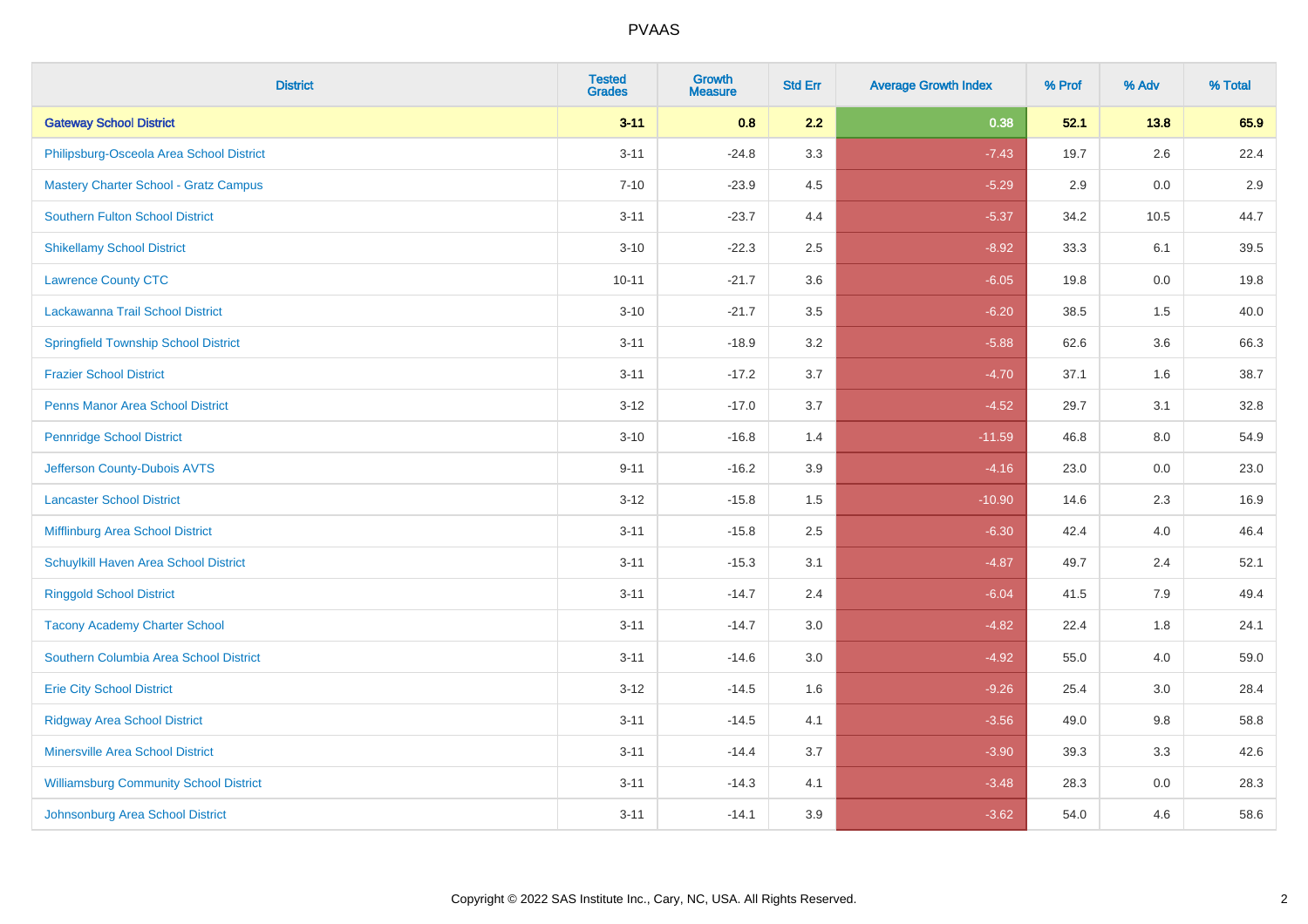| <b>District</b>                                 | <b>Tested</b><br><b>Grades</b> | <b>Growth</b><br><b>Measure</b> | <b>Std Err</b> | <b>Average Growth Index</b> | % Prof | % Adv   | % Total |
|-------------------------------------------------|--------------------------------|---------------------------------|----------------|-----------------------------|--------|---------|---------|
| <b>Gateway School District</b>                  | $3 - 11$                       | 0.8                             | 2.2            | 0.38                        | 52.1   | 13.8    | 65.9    |
| <b>Riverside Beaver County School District</b>  | $3 - 11$                       | $-14.0$                         | 3.0            | $-4.64$                     | 49.4   | $8.8\,$ | 58.2    |
| <b>Bristol Township School District</b>         | $3 - 11$                       | $-13.9$                         | 2.0            | $-7.05$                     | 31.0   | 3.7     | 34.7    |
| <b>Tulpehocken Area School District</b>         | $3 - 12$                       | $-13.7$                         | 2.8            | $-4.81$                     | 36.7   | 2.8     | 39.4    |
| Propel Charter School - Braddock Hills          | $3 - 11$                       | $-13.6$                         | 3.6            | $-3.81$                     | 9.7    | 1.6     | 11.3    |
| Salisbury-Elk Lick School District              | $3 - 11$                       | $-13.5$                         | 5.9            | $-2.30$                     | 27.8   | 0.0     | 27.8    |
| <b>Titusville Area School District</b>          | $3 - 11$                       | $-13.2$                         | 2.6            | $-4.99$                     | 43.2   | 4.8     | 48.0    |
| <b>Rochester Area School District</b>           | $3 - 11$                       | $-13.2$                         | 4.6            | $-2.89$                     | 19.5   | 1.3     | 20.8    |
| <b>Northern Potter School District</b>          | $3 - 12$                       | $-13.1$                         | 4.6            | $-2.84$                     | 37.5   | 0.0     | 37.5    |
| Southern Huntingdon County School District      | $3 - 11$                       | $-12.9$                         | 3.2            | $-3.98$                     | 32.5   | 2.5     | 35.0    |
| <b>Keystone Education Center Charter School</b> | $3 - 12$                       | $-12.9$                         | 5.9            | $-2.19$                     | 28.0   | 0.0     | 28.0    |
| <b>Hatboro-Horsham School District</b>          | $3 - 11$                       | $-12.8$                         | 1.7            | $-7.47$                     | 45.6   | 7.2     | 52.8    |
| <b>Norristown Area School District</b>          | $3 - 12$                       | $-12.8$                         | 1.6            | $-7.98$                     | 23.5   | $2.3\,$ | 25.7    |
| <b>Avonworth School District</b>                | $3 - 10$                       | $-12.6$                         | 3.1            | $-4.01$                     | 59.8   | 4.6     | 64.4    |
| <b>Columbia-Montour AVTS</b>                    | $9 - 10$                       | $-12.5$                         | 3.0            | $-4.16$                     | 22.3   | 0.6     | 22.9    |
| <b>Wellsboro Area School District</b>           | $3 - 11$                       | $-12.4$                         | 3.0            | $-4.11$                     | 49.2   | 11.9    | 61.1    |
| Owen J Roberts School District                  | $3 - 11$                       | $-12.3$                         | 1.6            | $-7.61$                     | 57.0   | 11.9    | 69.0    |
| <b>West Mifflin Area School District</b>        | $3 - 12$                       | $-12.3$                         | 2.9            | $-4.22$                     | 39.7   | 10.3    | 50.0    |
| <b>Annville-Cleona School District</b>          | $3 - 12$                       | $-12.1$                         | 2.7            | $-4.46$                     | 34.9   | 7.8     | 42.6    |
| Catasauqua Area School District                 | $3 - 12$                       | $-12.1$                         | $3.0\,$        | $-4.00$                     | 36.8   | 7.6     | 44.3    |
| <b>Bucks County Technical High School</b>       | $9 - 10$                       | $-12.0$                         | 2.5            | $-4.84$                     | 35.9   | 3.2     | 39.2    |
| <b>Marion Center Area School District</b>       | $3 - 10$                       | $-12.0$                         | 3.1            | $-3.87$                     | 33.7   | 1.1     | 34.8    |
| <b>Moniteau School District</b>                 | $3 - 11$                       | $-11.8$                         | 3.3            | $-3.56$                     | 50.0   | 6.3     | 56.3    |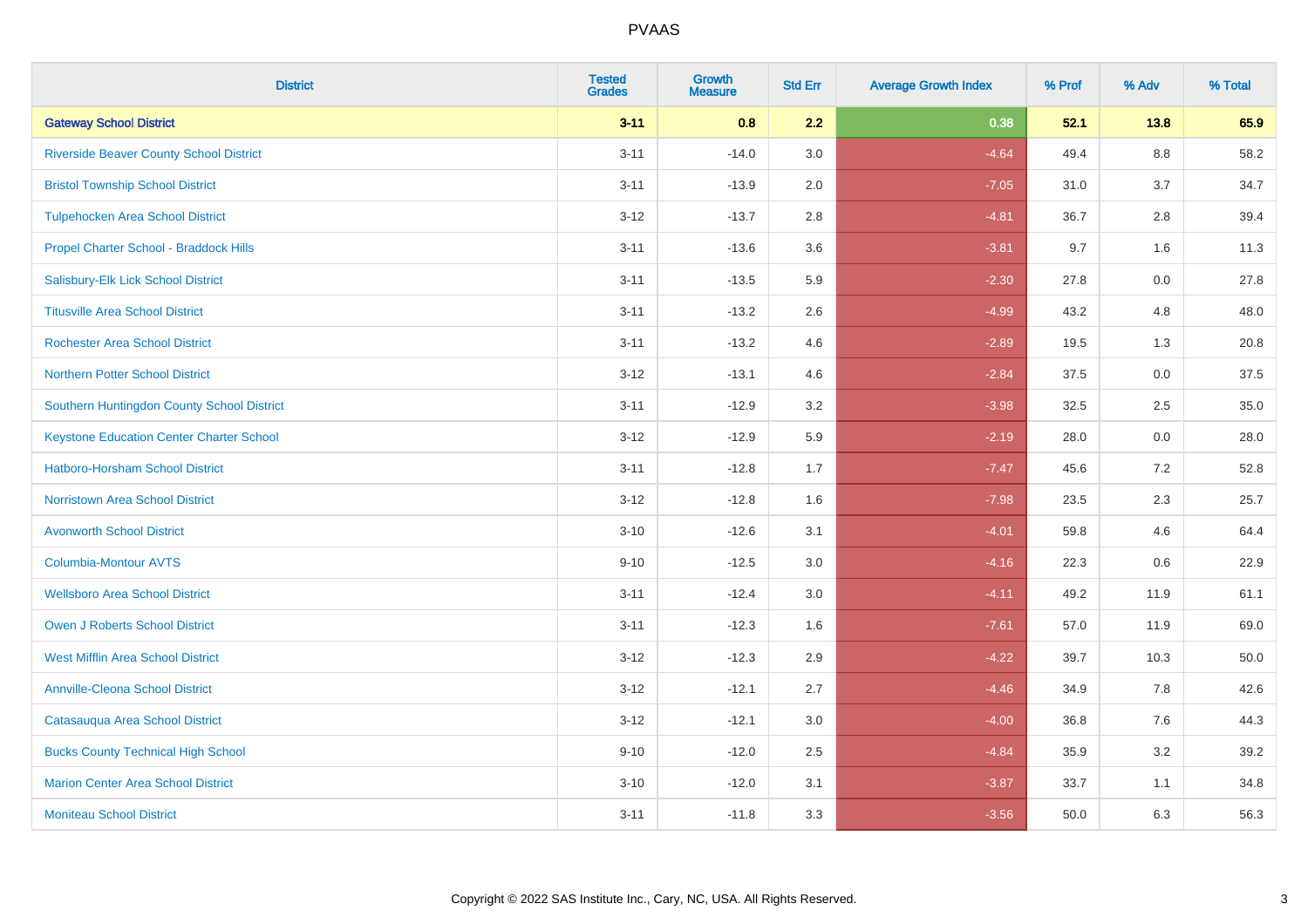| <b>District</b>                            | <b>Tested</b><br><b>Grades</b> | <b>Growth</b><br><b>Measure</b> | <b>Std Err</b> | <b>Average Growth Index</b> | % Prof | % Adv | % Total |
|--------------------------------------------|--------------------------------|---------------------------------|----------------|-----------------------------|--------|-------|---------|
| <b>Gateway School District</b>             | $3 - 11$                       | 0.8                             | 2.2            | 0.38                        | 52.1   | 13.8  | 65.9    |
| <b>Steelton-Highspire School District</b>  | $3 - 11$                       | $-11.8$                         | 3.5            | $-3.40$                     | 14.5   | 0.0   | 14.5    |
| <b>Propel Charter School-Homestead</b>     | $3 - 11$                       | $-11.7$                         | 4.1            | $-2.84$                     | 15.9   | 0.0   | 15.9    |
| <b>Abington School District</b>            | $3 - 10$                       | $-11.5$                         | 1.9            | $-6.00$                     | 56.2   | 11.6  | 67.8    |
| Southern Tioga School District             | $3 - 11$                       | $-11.5$                         | 2.7            | $-4.25$                     | 47.8   | 6.4   | 54.3    |
| Maritime Academy Charter School            | $3 - 10$                       | $-11.4$                         | 3.5            | $-3.29$                     | 15.2   | 0.0   | 15.2    |
| <b>Plum Borough School District</b>        | $3 - 11$                       | $-11.3$                         | 2.2            | $-5.19$                     | 51.1   | 9.0   | 60.1    |
| <b>South Park School District</b>          | $3 - 11$                       | $-11.3$                         | 2.7            | $-4.23$                     | 53.5   | 13.7  | 67.3    |
| La Academia Partnership Charter School     | $6 - 11$                       | $-11.0$                         | 4.7            | $-2.34$                     | 6.8    | 0.0   | 6.8     |
| <b>Sugar Valley Rural Charter School</b>   | $3 - 11$                       | $-11.0$                         | 4.5            | $-2.46$                     | 14.9   | 0.0   | 14.9    |
| <b>Solanco School District</b>             | $3 - 11$                       | $-11.0$                         | 2.0            | $-5.55$                     | 41.6   | 4.5   | 46.1    |
| <b>Propel Charter School-Montour</b>       | $3 - 10$                       | $-10.7$                         | 3.9            | $-2.71$                     | 13.7   | 0.0   | 13.7    |
| Northern Lehigh School District            | $3 - 12$                       | $-10.4$                         | 2.7            | $-3.82$                     | 28.0   | 9.3   | 37.3    |
| <b>Exeter Township School District</b>     | $3 - 11$                       | $-10.4$                         | 1.9            | $-5.44$                     | 50.6   | 2.7   | 53.3    |
| <b>Farrell Area School District</b>        | $3 - 11$                       | $-10.4$                         | 4.3            | $-2.41$                     | 19.0   | 0.0   | 19.0    |
| The New Academy Charter School             | $8 - 11$                       | $-10.4$                         | 5.2            | $-2.00$                     | 0.0    | 0.0   | 0.0     |
| <b>Union City Area School District</b>     | $3-12$                         | $-10.2$                         | 3.6            | $-2.87$                     | 42.9   | 3.2   | 46.0    |
| <b>Pittston Area School District</b>       | $3 - 11$                       | $-10.1$                         | 5.6            | $-1.80$                     | 38.1   | 9.5   | 47.6    |
| <b>Northwest Area School District</b>      | $3 - 10$                       | $-10.0$                         | 3.8            | $-2.59$                     | 34.6   | 7.3   | 41.8    |
| Jefferson-Morgan School District           | $3 - 10$                       | $-9.9$                          | 4.2            | $-2.35$                     | 43.8   | 4.2   | 47.9    |
| <b>Big Spring School District</b>          | $3 - 11$                       | $-9.8$                          | 2.4            | $-4.00$                     | 38.6   | 8.9   | 47.5    |
| <b>Neshannock Township School District</b> | $3 - 10$                       | $-9.7$                          | 2.9            | $-3.34$                     | 62.4   | 5.6   | 67.9    |
| <b>Benton Area School District</b>         | $3 - 10$                       | $-9.7$                          | 4.5            | $-2.18$                     | 43.2   | 5.4   | 48.6    |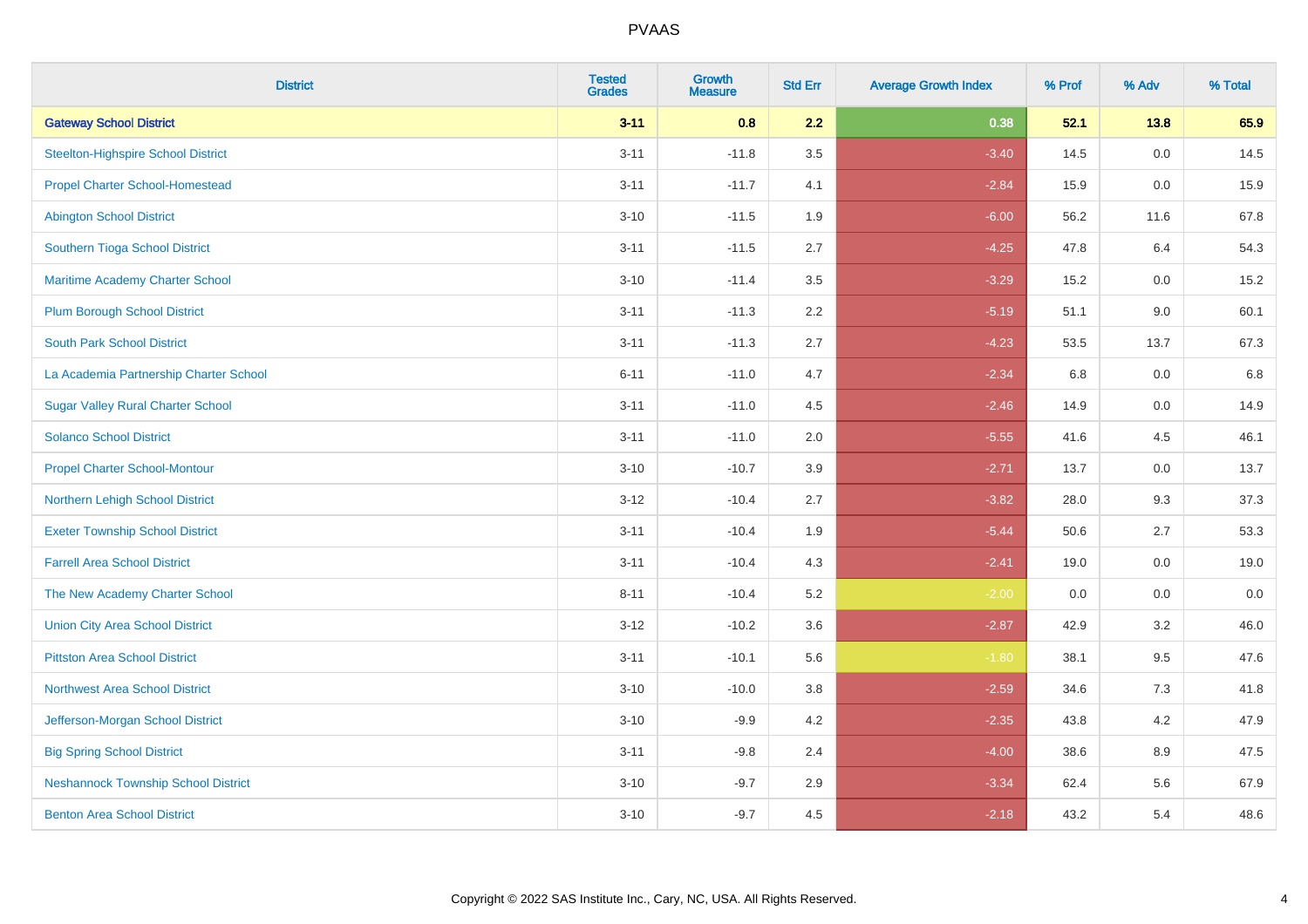| <b>District</b>                               | <b>Tested</b><br><b>Grades</b> | <b>Growth</b><br><b>Measure</b> | <b>Std Err</b> | <b>Average Growth Index</b> | % Prof | % Adv   | % Total |
|-----------------------------------------------|--------------------------------|---------------------------------|----------------|-----------------------------|--------|---------|---------|
| <b>Gateway School District</b>                | $3 - 11$                       | 0.8                             | 2.2            | 0.38                        | 52.1   | 13.8    | 65.9    |
| <b>Chambersburg Area School District</b>      | $3 - 11$                       | $-9.5$                          | 1.3            | $-7.20$                     | 42.7   | $8.6\,$ | 51.4    |
| <b>Redbank Valley School District</b>         | $3 - 11$                       | $-9.5$                          | 3.4            | $-2.77$                     | 31.5   | 4.9     | 36.4    |
| <b>Clearfield Area School District</b>        | $3 - 10$                       | $-9.4$                          | 2.6            | $-3.56$                     | 43.0   | 3.1     | 46.1    |
| <b>Carmichaels Area School District</b>       | $3 - 10$                       | $-9.3$                          | 3.3            | $-2.81$                     | 35.1   | 1.4     | 36.5    |
| <b>Berwick Area School District</b>           | $3 - 11$                       | $-9.3$                          | 2.6            | $-3.59$                     | 42.1   | 5.5     | 47.6    |
| <b>Bradford Area School District</b>          | $3 - 12$                       | $-9.3$                          | 2.4            | $-3.87$                     | 45.8   | 8.3     | 54.2    |
| <b>North East School District</b>             | $3 - 11$                       | $-9.3$                          | 3.1            | $-3.02$                     | 62.6   | 14.4    | 77.0    |
| <b>Innovative Arts Academy Charter School</b> | $6 - 11$                       | $-9.1$                          | 3.7            | $-2.44$                     | 9.5    | 0.0     | 9.5     |
| <b>Mahanoy Area School District</b>           | $3 - 10$                       | $-9.0$                          | 3.6            | $-2.49$                     | 26.2   | 1.6     | 27.9    |
| <b>Aliquippa School District</b>              | $3 - 11$                       | $-9.0$                          | 4.2            | $-2.14$                     | 11.0   | 0.0     | 11.0    |
| Philadelphia Academy Charter School           | $3 - 11$                       | $-8.9$                          | 2.9            | $-3.04$                     | 50.5   | 2.9     | 53.4    |
| South Allegheny School District               | $3 - 11$                       | $-8.8$                          | 3.2            | $-2.70$                     | 40.5   | 0.0     | 40.5    |
| <b>North Star School District</b>             | $3 - 11$                       | $-8.7$                          | 3.5            | $-2.51$                     | 47.8   | 6.0     | 53.7    |
| <b>Palisades School District</b>              | $3 - 11$                       | $-8.7$                          | 2.8            | $-3.06$                     | 53.8   | 6.7     | 60.5    |
| <b>Milton Area School District</b>            | $3 - 11$                       | $-8.7$                          | 2.5            | $-3.52$                     | 45.4   | 6.9     | 52.3    |
| <b>Chartiers-Houston School District</b>      | $3 - 10$                       | $-8.6$                          | 3.5            | $-2.41$                     | 59.7   | 4.5     | 64.2    |
| Lampeter-Strasburg School District            | $3 - 12$                       | $-8.6$                          | 2.0            | $-4.33$                     | 55.1   | 9.8     | 64.8    |
| <b>West Middlesex Area School District</b>    | $3 - 10$                       | $-8.4$                          | 3.8            | $-2.21$                     | 34.9   | 2.8     | 37.6    |
| <b>Elizabeth Forward School District</b>      | $3 - 11$                       | $-8.4$                          | 2.4            | $-3.41$                     | 51.7   | 4.0     | 55.7    |
| <b>Southmoreland School District</b>          | $3 - 11$                       | $-8.3$                          | 3.6            | $-2.32$                     | 56.8   | 7.2     | 64.0    |
| <b>Tamaqua Area School District</b>           | $3 - 12$                       | $-8.2$                          | 2.5            | $-3.24$                     | 44.5   | 1.9     | 46.4    |
| <b>Muncy School District</b>                  | $3 - 11$                       | $-8.1$                          | 3.7            | $-2.21$                     | 42.0   | 3.8     | 45.8    |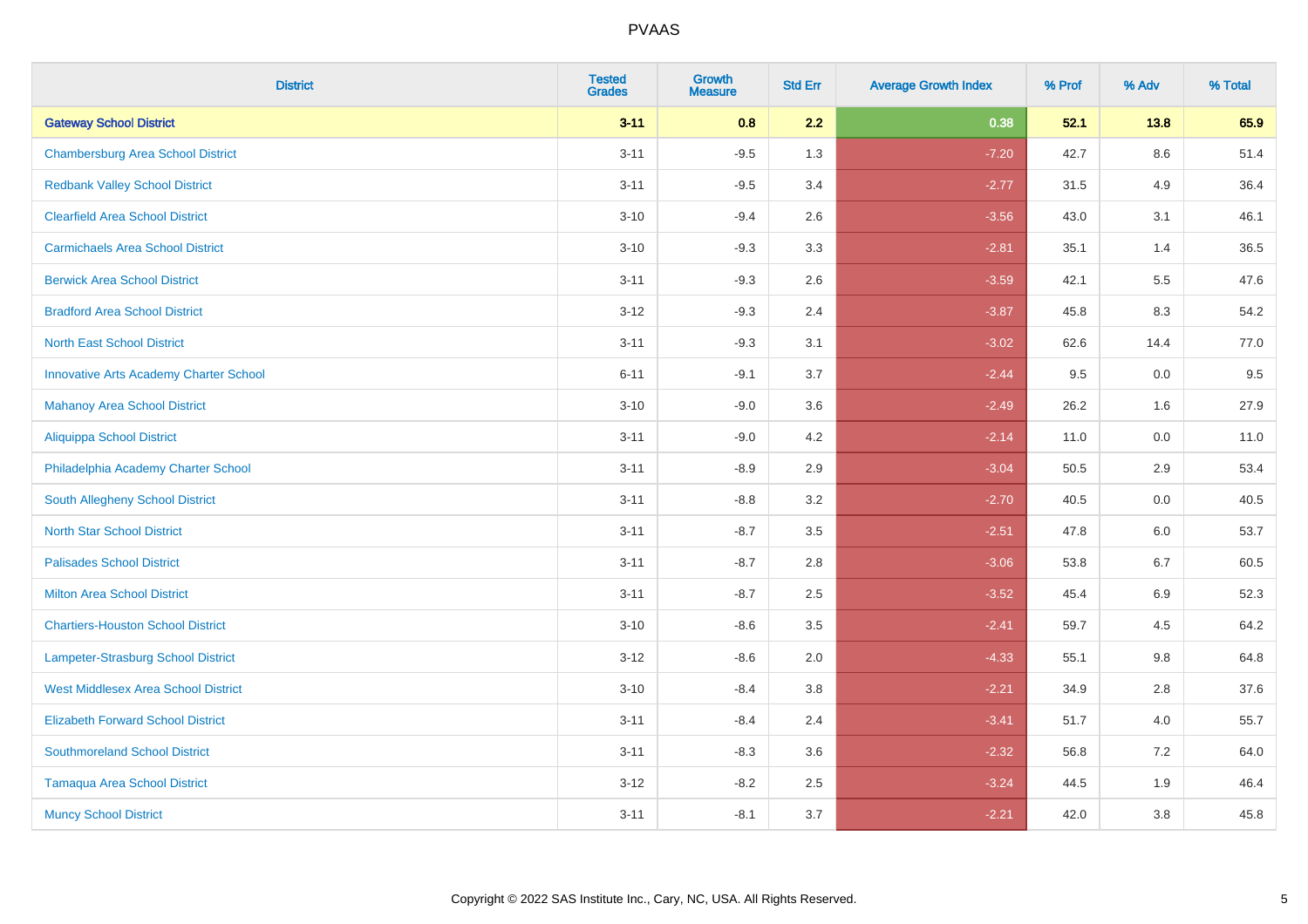| <b>District</b>                              | <b>Tested</b><br><b>Grades</b> | <b>Growth</b><br><b>Measure</b> | <b>Std Err</b> | <b>Average Growth Index</b> | % Prof | % Adv | % Total  |
|----------------------------------------------|--------------------------------|---------------------------------|----------------|-----------------------------|--------|-------|----------|
| <b>Gateway School District</b>               | $3 - 11$                       | 0.8                             | 2.2            | 0.38                        | 52.1   | 13.8  | 65.9     |
| <b>Portage Area School District</b>          | $3 - 10$                       | $-8.1$                          | 3.6            | $-2.26$                     | 40.6   | 9.4   | $50.0\,$ |
| <b>Blairsville-Saltsburg School District</b> | $3 - 11$                       | $-8.0$                          | 3.0            | $-2.68$                     | 37.3   | 7.0   | 44.3     |
| <b>Western Beaver County School District</b> | $3 - 11$                       | $-7.8$                          | 4.2            | $-1.87$                     | 56.5   | 6.5   | 63.0     |
| <b>Shamokin Area School District</b>         | $3 - 11$                       | $-7.7$                          | 4.8            | $-1.60$                     | 38.1   | 3.2   | 41.3     |
| <b>Pine Grove Area School District</b>       | $3 - 11$                       | $-7.7$                          | 2.9            | $-2.66$                     | 42.3   | 7.7   | 50.0     |
| <b>Dunmore School District</b>               | $3 - 11$                       | $-7.7$                          | 2.9            | $-2.62$                     | 34.0   | 7.2   | 41.2     |
| <b>Penn Hills School District</b>            | $3 - 11$                       | $-7.6$                          | 2.6            | $-2.94$                     | 33.1   | 0.7   | 33.8     |
| <b>Mohawk Area School District</b>           | $3 - 11$                       | $-7.5$                          | 3.1            | $-2.45$                     | 49.4   | 11.0  | 60.4     |
| Northern Tioga School District               | $3 - 12$                       | $-7.5$                          | 2.8            | $-2.64$                     | 54.0   | 1.2   | 55.2     |
| <b>Conneaut School District</b>              | $3 - 12$                       | $-7.5$                          | 2.6            | $-2.91$                     | 38.4   | 7.4   | 45.8     |
| <b>Highlands School District</b>             | $3 - 11$                       | $-7.4$                          | 2.7            | $-2.76$                     | 44.4   | 3.7   | 48.2     |
| <b>Williams Valley School District</b>       | $3 - 11$                       | $-7.3$                          | 3.4            | $-2.13$                     | 23.2   | 0.0   | 23.2     |
| <b>California Area School District</b>       | $3 - 10$                       | $-7.3$                          | 3.6            | $-2.02$                     | 42.6   | 9.8   | 52.5     |
| <b>Forest Hills School District</b>          | $3 - 11$                       | $-7.3$                          | 2.7            | $-2.74$                     | 41.1   | 13.7  | 54.8     |
| <b>Interboro School District</b>             | $3 - 12$                       | $-7.3$                          | 2.1            | $-3.43$                     | 46.6   | 4.8   | 51.4     |
| <b>Brownsville Area School District</b>      | $3 - 12$                       | $-7.2$                          | 3.9            | $-1.83$                     | 34.4   | 6.1   | 40.5     |
| <b>Windber Area School District</b>          | $3 - 11$                       | $-7.2$                          | 3.2            | $-2.24$                     | 55.4   | 7.2   | 62.6     |
| <b>Wallenpaupack Area School District</b>    | $3 - 11$                       | $-7.1$                          | 2.3            | $-3.09$                     | 40.8   | 2.4   | 43.1     |
| <b>Freedom Area School District</b>          | $3 - 11$                       | $-7.1$                          | 3.0            | $-2.37$                     | 43.8   | 4.2   | 47.9     |
| <b>Harbor Creek School District</b>          | $3 - 11$                       | $-7.1$                          | 2.7            | $-2.67$                     | 48.8   | 15.2  | 64.0     |
| <b>Moshannon Valley School District</b>      | $3 - 10$                       | $-7.0$                          | 3.4            | $-2.01$                     | 48.5   | 0.0   | 48.5     |
| <b>Penn-Delco School District</b>            | $3 - 11$                       | $-6.8$                          | 1.9            | $-3.51$                     | 46.6   | 3.2   | 49.8     |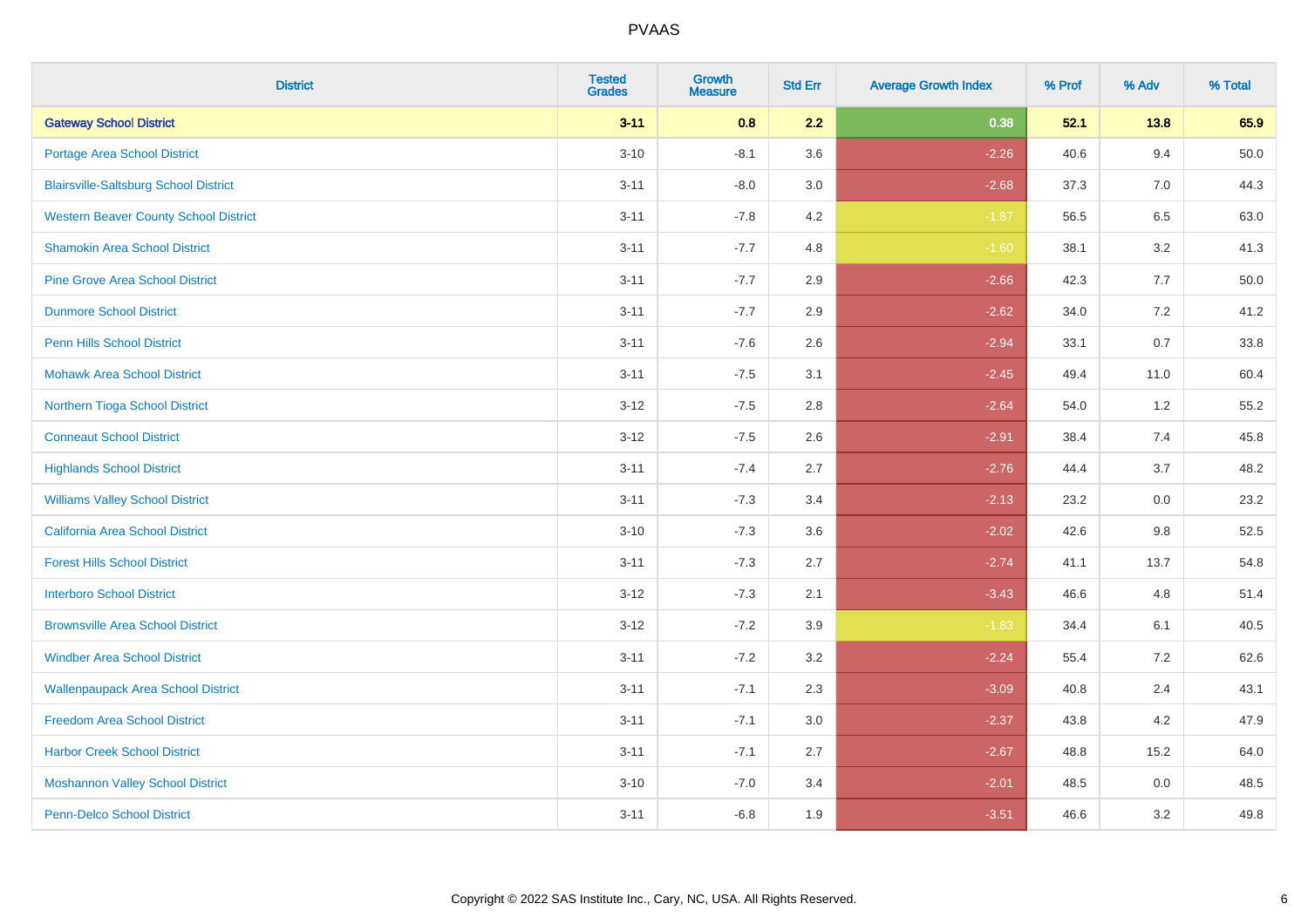| <b>District</b>                                   | <b>Tested</b><br><b>Grades</b> | <b>Growth</b><br><b>Measure</b> | <b>Std Err</b> | <b>Average Growth Index</b> | % Prof | % Adv | % Total |
|---------------------------------------------------|--------------------------------|---------------------------------|----------------|-----------------------------|--------|-------|---------|
| <b>Gateway School District</b>                    | $3 - 11$                       | 0.8                             | 2.2            | 0.38                        | 52.1   | 13.8  | 65.9    |
| <b>Yough School District</b>                      | $3 - 10$                       | $-6.6$                          | 2.7            | $-2.43$                     | 50.8   | 4.0   | 54.8    |
| <b>Butler Area School District</b>                | $3 - 11$                       | $-6.5$                          | 1.5            | $-4.26$                     | 42.5   | 9.4   | 51.9    |
| <b>Executive Education Academy Charter School</b> | $3 - 10$                       | $-6.5$                          | 3.1            | $-2.08$                     | 23.7   | 2.2   | 25.8    |
| <b>New Castle Area School District</b>            | $3 - 12$                       | $-6.4$                          | 2.4            | $-2.66$                     | 32.5   | 4.3   | 36.8    |
| <b>Tri-Valley School District</b>                 | $3 - 10$                       | $-6.4$                          | 4.1            | $-1.57$                     | 37.0   | 4.4   | 41.3    |
| <b>Slippery Rock Area School District</b>         | $3 - 11$                       | $-6.3$                          | 2.5            | $-2.51$                     | 56.2   | 9.5   | 65.7    |
| <b>Upper Dauphin Area School District</b>         | $3 - 11$                       | $-6.3$                          | 3.2            | $-1.98$                     | 37.4   | 4.8   | 42.2    |
| <b>East Allegheny School District</b>             | $3 - 11$                       | $-6.3$                          | 3.3            | $-1.87$                     | 31.9   | 9.7   | 41.7    |
| <b>Dubois Area School District</b>                | $3 - 11$                       | $-6.2$                          | 2.0            | $-3.07$                     | 50.9   | 13.4  | 64.3    |
| <b>Mount Union Area School District</b>           | $3 - 10$                       | $-6.1$                          | 3.1            | $-1.97$                     | 32.2   | 3.4   | 35.6    |
| <b>Waynesboro Area School District</b>            | $3 - 12$                       | $-6.1$                          | 1.9            | $-3.20$                     | 50.0   | 6.8   | 56.8    |
| <b>East Lycoming School District</b>              | $3 - 11$                       | $-6.0$                          | 2.7            | $-2.24$                     | 48.3   | 4.2   | 52.5    |
| <b>Karns City Area School District</b>            | $3 - 11$                       | $-6.0$                          | 2.9            | $-2.03$                     | 53.1   | 8.3   | 61.5    |
| <b>Forest City Regional School District</b>       | $3 - 12$                       | $-6.0$                          | 3.0            | $-1.96$                     | 44.1   | 0.0   | 44.1    |
| <b>Old Forge School District</b>                  | $3 - 12$                       | $-5.9$                          | 3.4            | $-1.73$                     | 52.9   | 7.1   | 60.0    |
| <b>Shade-Central City School District</b>         | $3 - 11$                       | $-5.9$                          | 4.6            | $-1.28$                     | 27.8   | 0.0   | 27.8    |
| <b>Fort Cherry School District</b>                | $3 - 10$                       | $-5.9$                          | 3.8            | $-1.56$                     | 55.2   | 5.2   | 60.3    |
| <b>Universal Audenried Charter School</b>         | $9 - 11$                       | $-5.8$                          | 2.4            | $-2.40$                     | 14.6   | 0.0   | 14.6    |
| Jim Thorpe Area School District                   | $3 - 11$                       | $-5.8$                          | 2.7            | $-2.19$                     | 33.3   | 7.4   | 40.7    |
| <b>Blue Mountain School District</b>              | $3 - 10$                       | $-5.8$                          | 2.3            | $-2.56$                     | 46.6   | 8.5   | 55.1    |
| Susquehanna Township School District              | $3 - 12$                       | $-5.8$                          | 2.7            | $-2.17$                     | 36.0   | 5.6   | 41.6    |
| <b>Ferndale Area School District</b>              | $3 - 10$                       | $-5.8$                          | 4.3            | $-1.33$                     | 40.0   | 0.0   | 40.0    |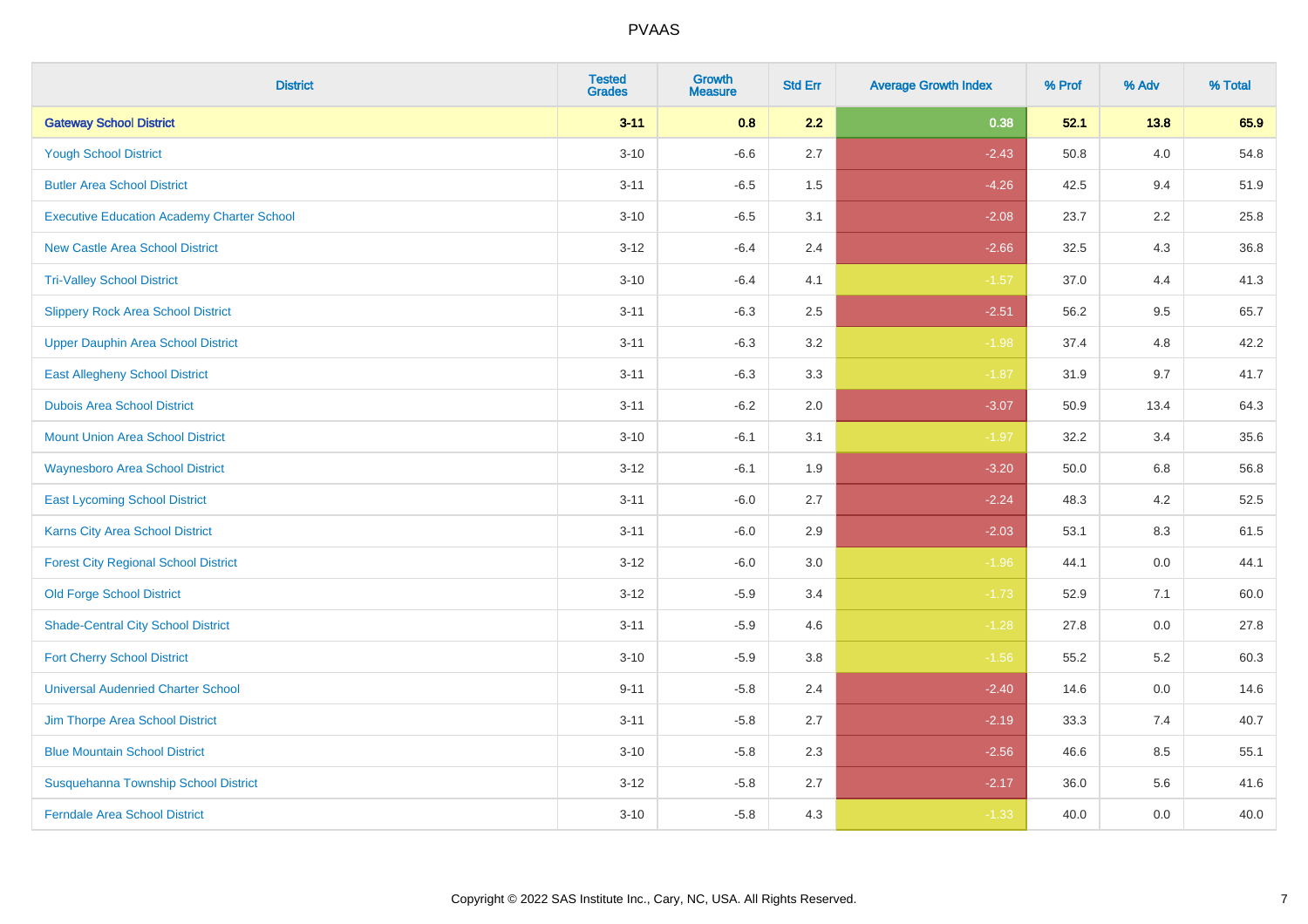| <b>District</b>                                | <b>Tested</b><br><b>Grades</b> | Growth<br><b>Measure</b> | <b>Std Err</b> | <b>Average Growth Index</b> | % Prof | % Adv   | % Total |
|------------------------------------------------|--------------------------------|--------------------------|----------------|-----------------------------|--------|---------|---------|
| <b>Gateway School District</b>                 | $3 - 11$                       | 0.8                      | 2.2            | 0.38                        | 52.1   | 13.8    | 65.9    |
| <b>Pequea Valley School District</b>           | $3 - 11$                       | $-5.8$                   | 3.2            | $-1.80$                     | 39.8   | 9.1     | 48.9    |
| <b>Austin Area School District</b>             | $3 - 11$                       | $-5.7$                   | 6.4            | $-0.90$                     | 33.3   | 5.6     | 38.9    |
| <b>Carbon Career &amp; Technical Institute</b> | $9 - 11$                       | $-5.7$                   | 3.6            | $-1.59$                     | 34.5   | $1.2\,$ | 35.7    |
| <b>Claysburg-Kimmel School District</b>        | $3 - 11$                       | $-5.7$                   | 4.0            | $-1.42$                     | 42.9   | 8.2     | 51.0    |
| South Williamsport Area School District        | $3 - 10$                       | $-5.7$                   | 2.5            | $-2.30$                     | 45.5   | 4.5     | 50.0    |
| <b>Fairfield Area School District</b>          | $3 - 11$                       | $-5.6$                   | 3.4            | $-1.66$                     | 57.9   | 4.0     | 61.8    |
| <b>Canton Area School District</b>             | $3 - 11$                       | $-5.5$                   | 3.2            | $-1.75$                     | 40.7   | 2.3     | 43.0    |
| <b>Bermudian Springs School District</b>       | $3 - 11$                       | $-5.5$                   | 2.9            | $-1.94$                     | 56.4   | 6.8     | 63.2    |
| <b>Montrose Area School District</b>           | $3 - 10$                       | $-5.5$                   | 3.0            | $-1.82$                     | 46.7   | 5.4     | 52.2    |
| <b>Trinity Area School District</b>            | $3 - 11$                       | $-5.4$                   | 2.0            | $-2.71$                     | 48.3   | 11.8    | 60.1    |
| Imhotep Institute Charter High School          | $9 - 11$                       | $-5.3$                   | 5.8            | $-0.92$                     | 25.0   | 0.0     | 25.0    |
| <b>Corry Area School District</b>              | $3 - 11$                       | $-5.3$                   | 2.6            | $-2.03$                     | 38.5   | 6.0     | 44.5    |
| <b>Carlisle Area School District</b>           | $3 - 11$                       | $-5.3$                   | 1.9            | $-2.81$                     | 54.0   | 6.3     | 60.3    |
| <b>Indiana Area School District</b>            | $3 - 11$                       | $-5.3$                   | 2.3            | $-2.28$                     | 47.6   | 18.4    | 66.1    |
| <b>Middletown Area School District</b>         | $3 - 11$                       | $-5.3$                   | 2.6            | $-2.05$                     | 46.4   | 5.3     | 51.7    |
| <b>Brentwood Borough School District</b>       | $3 - 11$                       | $-5.3$                   | 3.0            | $-1.72$                     | 52.0   | 6.1     | 58.2    |
| Perseus House Charter School Of Excellence     | $6 - 11$                       | $-5.2$                   | 3.0            | $-1.72$                     | 16.5   | 0.0     | 16.5    |
| <b>Keystone Central School District</b>        | $3 - 11$                       | $-5.1$                   | 2.0            | $-2.46$                     | 44.7   | 4.6     | 49.4    |
| <b>Upper Moreland Township School District</b> | $3 - 11$                       | $-5.0$                   | 2.2            | $-2.31$                     | 57.9   | 4.0     | 61.9    |
| <b>Mount Pleasant Area School District</b>     | $3 - 11$                       | $-5.0$                   | 2.6            | $-1.93$                     | 52.6   | 0.0     | 52.6    |
| <b>Washington School District</b>              | $3 - 11$                       | $-4.9$                   | 2.8            | $-1.76$                     | 30.1   | 2.4     | 32.5    |
| <b>Brandywine Heights Area School District</b> | $3 - 11$                       | $-4.9$                   | 2.7            | $-1.81$                     | 49.2   | 8.2     | 57.4    |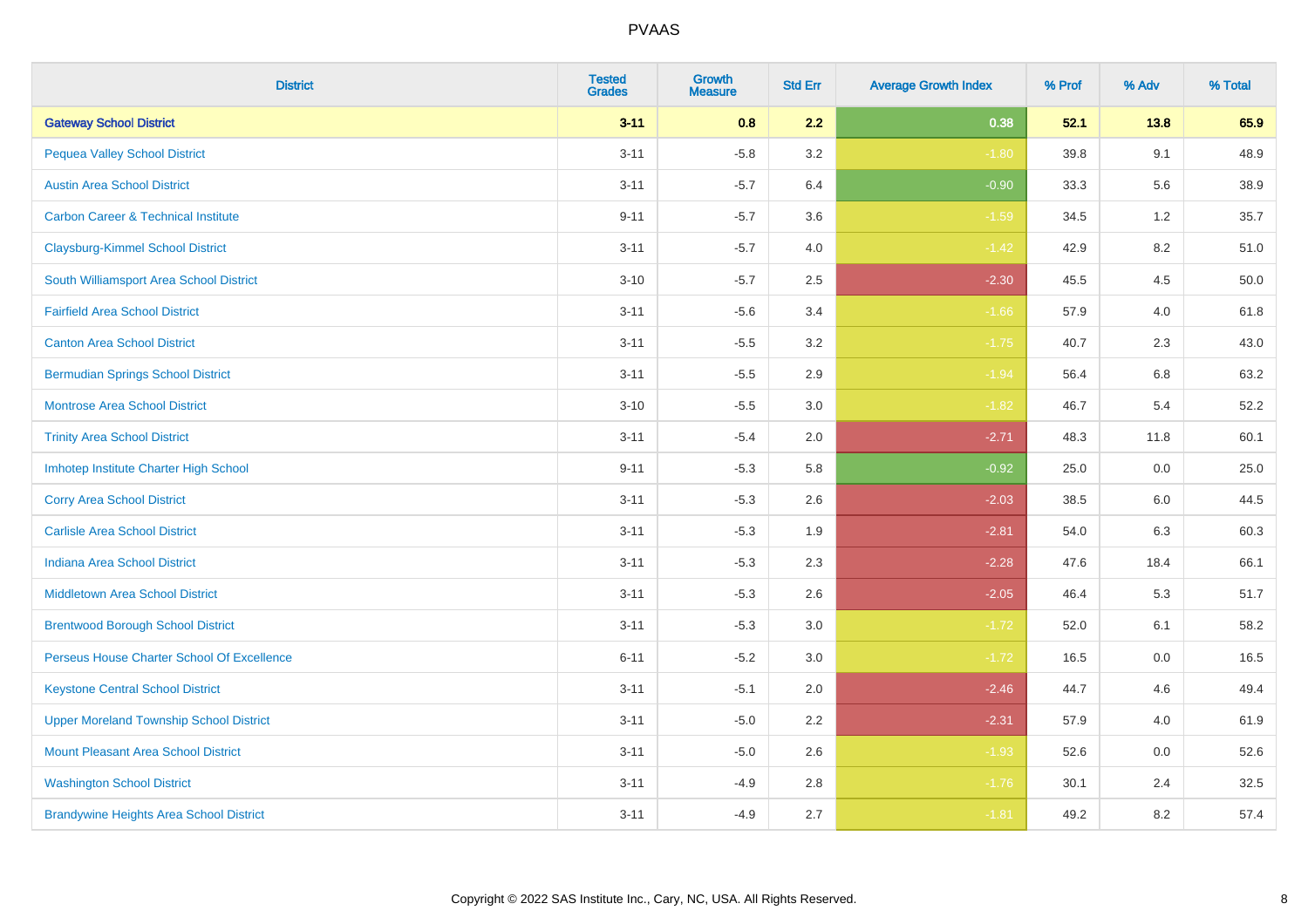| <b>District</b>                               | <b>Tested</b><br><b>Grades</b> | <b>Growth</b><br><b>Measure</b> | <b>Std Err</b> | <b>Average Growth Index</b> | % Prof | % Adv   | % Total |
|-----------------------------------------------|--------------------------------|---------------------------------|----------------|-----------------------------|--------|---------|---------|
| <b>Gateway School District</b>                | $3 - 11$                       | 0.8                             | 2.2            | 0.38                        | 52.1   | 13.8    | 65.9    |
| <b>Juniata County School District</b>         | $3 - 12$                       | $-4.9$                          | 2.1            | $-2.26$                     | 38.5   | $2.9\,$ | 41.4    |
| <b>Central Columbia School District</b>       | $3 - 12$                       | $-4.8$                          | 2.6            | $-1.86$                     | 53.7   | 14.8    | 68.5    |
| <b>Nazareth Area School District</b>          | $3 - 11$                       | $-4.7$                          | 1.7            | $-2.82$                     | 59.2   | $9.9\,$ | 69.0    |
| <b>Boyertown Area School District</b>         | $3 - 11$                       | $-4.7$                          | 1.5            | $-3.17$                     | 55.2   | 11.3    | 66.5    |
| <b>Apollo-Ridge School District</b>           | $3 - 12$                       | $-4.7$                          | 3.7            | $-1.24$                     | 50.0   | 10.0    | 60.0    |
| <b>Crawford Central School District</b>       | $3 - 11$                       | $-4.7$                          | 2.2            | $-2.15$                     | 40.6   | 10.5    | 51.1    |
| <b>Riverview School District</b>              | $3 - 11$                       | $-4.6$                          | 3.8            | $-1.20$                     | 57.9   | 15.8    | 73.7    |
| <b>West Greene School District</b>            | $3 - 11$                       | $-4.5$                          | 4.3            | $-1.04$                     | 36.6   | 7.3     | 43.9    |
| <b>Greensburg Salem School District</b>       | $3 - 11$                       | $-4.4$                          | 2.4            | $-1.88$                     | 47.6   | 4.9     | 52.4    |
| <b>Coatesville Area School District</b>       | $3 - 11$                       | $-4.4$                          | 1.7            | $-2.62$                     | 36.3   | 4.2     | 40.5    |
| <b>Quakertown Community School District</b>   | $3-12$                         | $-4.4$                          | 1.6            | $-2.70$                     | 56.5   | 10.0    | 66.6    |
| <b>Somerset Area School District</b>          | $3 - 11$                       | $-4.4$                          | 2.3            | $-1.93$                     | 44.4   | 14.9    | 59.3    |
| <b>Gillingham Charter School</b>              | $3 - 11$                       | $-4.4$                          | 5.6            | $-0.77$                     | 20.8   | 8.3     | 29.2    |
| <b>Forest Area School District</b>            | $3 - 11$                       | $-4.4$                          | 5.4            | $-0.81$                     | 36.2   | 2.1     | 38.3    |
| Jeannette City School District                | $3 - 11$                       | $-4.3$                          | 3.8            | $-1.13$                     | 46.7   | $7.5\,$ | 54.2    |
| <b>Antietam School District</b>               | $3 - 10$                       | $-4.3$                          | 3.8            | $-1.13$                     | 36.4   | $5.4$   | 41.8    |
| <b>Oxford Area School District</b>            | $3 - 11$                       | $-4.3$                          | 1.9            | $-2.26$                     | 41.3   | 8.0     | 49.3    |
| <b>Bristol Borough School District</b>        | $3-12$                         | $-4.3$                          | 3.4            | $-1.27$                     | 39.7   | 1.3     | 41.0    |
| <b>Turkeyfoot Valley Area School District</b> | $3 - 12$                       | $-4.3$                          | 5.6            | $-0.76$                     | 22.0   | 5.1     | 27.1    |
| <b>Troy Area School District</b>              | $3 - 10$                       | $-4.3$                          | 3.4            | $-1.26$                     | 43.2   | 5.7     | 48.9    |
| East Pennsboro Area School District           | $3 - 11$                       | $-4.2$                          | 2.5            | $-1.71$                     | 60.8   | 8.5     | 69.3    |
| <b>Ellwood City Area School District</b>      | $3 - 11$                       | $-4.2$                          | 3.2            | $-1.29$                     | 54.1   | 14.1    | 68.2    |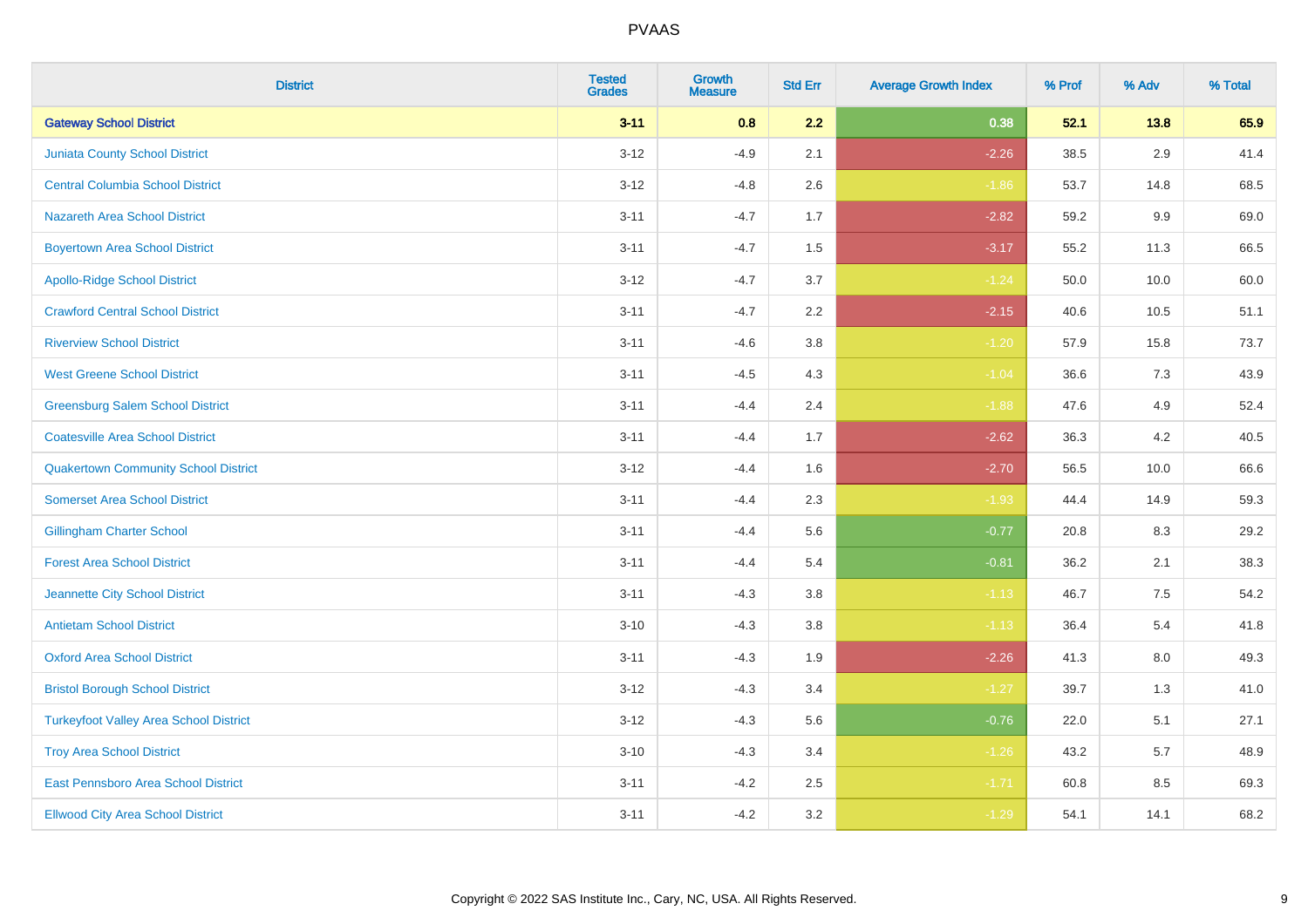| <b>District</b>                                                       | <b>Tested</b><br><b>Grades</b> | <b>Growth</b><br><b>Measure</b> | <b>Std Err</b> | <b>Average Growth Index</b> | % Prof | % Adv   | % Total |
|-----------------------------------------------------------------------|--------------------------------|---------------------------------|----------------|-----------------------------|--------|---------|---------|
| <b>Gateway School District</b>                                        | $3 - 11$                       | 0.8                             | 2.2            | 0.38                        | 52.1   | 13.8    | 65.9    |
| <b>MaST Community Charter School</b>                                  | $3 - 10$                       | $-4.1$                          | 2.7            | $-1.52$                     | 44.0   | 9.5     | 53.4    |
| <b>Easton Area School District</b>                                    | $3 - 12$                       | $-4.1$                          | 1.4            | $-2.91$                     | 39.9   | 4.0     | 43.9    |
| <b>Cambria Heights School District</b>                                | $3 - 10$                       | $-4.1$                          | 3.1            | $-1.32$                     | 51.0   | $6.0\,$ | 57.0    |
| <b>Elk Lake School District</b>                                       | $3 - 11$                       | $-4.0$                          | 3.3            | $-1.23$                     | 46.2   | 3.3     | 49.4    |
| <b>Pottstown School District</b>                                      | $3 - 12$                       | $-4.0$                          | 2.4            | $-1.68$                     | 29.8   | 1.2     | 31.0    |
| <b>Gettysburg Area School District</b>                                | $3 - 11$                       | $-4.0$                          | 2.1            | $-1.89$                     | 45.3   | 14.0    | 59.3    |
| Preparatory Charter School Of Mathematics, Science, Tech, And Careers | $9 - 10$                       | $-4.0$                          | 2.5            | $-1.59$                     | 15.0   | 0.0     | 15.0    |
| <b>Sullivan County School District</b>                                | $3 - 10$                       | $-4.0$                          | 4.4            | $-0.90$                     | 66.7   | 2.6     | 69.2    |
| <b>Westmont Hilltop School District</b>                               | $3 - 11$                       | $-4.0$                          | 2.8            | $-1.40$                     | 36.3   | 13.3    | 49.6    |
| Juniata Valley School District                                        | $3 - 11$                       | $-3.9$                          | 3.5            | $-1.10$                     | 44.4   | 3.5     | 47.8    |
| <b>Big Beaver Falls Area School District</b>                          | $3 - 11$                       | $-3.9$                          | 3.3            | $-1.18$                     | 34.1   | 3.5     | 37.6    |
| <b>York Co School Of Technology</b>                                   | $9 - 12$                       | $-3.8$                          | 1.7            | $-2.22$                     | 39.1   | 5.6     | 44.7    |
| <b>Valley Grove School District</b>                                   | $3 - 10$                       | $-3.7$                          | 3.7            | $-1.01$                     | 51.2   | 6.1     | 57.3    |
| <b>Kane Area School District</b>                                      | $3 - 10$                       | $-3.7$                          | 3.2            | $-1.17$                     | 39.5   | 9.9     | 49.4    |
| <b>Conemaugh Township Area School District</b>                        | $3 - 12$                       | $-3.7$                          | 3.4            | $-1.09$                     | 53.8   | 17.6    | 71.4    |
| <b>Kiski Area School District</b>                                     | $3 - 11$                       | $-3.7$                          | 2.0            | $-1.86$                     | 57.4   | 10.4    | 67.8    |
| <b>Twin Valley School District</b>                                    | $3 - 12$                       | $-3.6$                          | 2.1            | $-1.69$                     | 49.6   | 7.1     | 56.8    |
| <b>Perkiomen Valley School District</b>                               | $3 - 11$                       | $-3.5$                          | 1.6            | $-2.18$                     | 53.8   | 13.4    | 67.2    |
| <b>Fannett-Metal School District</b>                                  | $3 - 11$                       | $-3.4$                          | 5.1            | $-0.67$                     | 38.7   | 8.1     | 46.8    |
| <b>Chestnut Ridge School District</b>                                 | $3 - 12$                       | $-3.4$                          | 2.9            | $-1.17$                     | 46.6   | 5.8     | 52.4    |
| <b>Pittsburgh School District</b>                                     | $3 - 11$                       | $-3.3$                          | 1.1            | $-3.04$                     | 33.9   | 8.2     | 42.1    |
| <b>Riverside School District</b>                                      | $3 - 11$                       | $-3.2$                          | 3.0            | $-1.09$                     | 43.0   | 9.0     | 52.0    |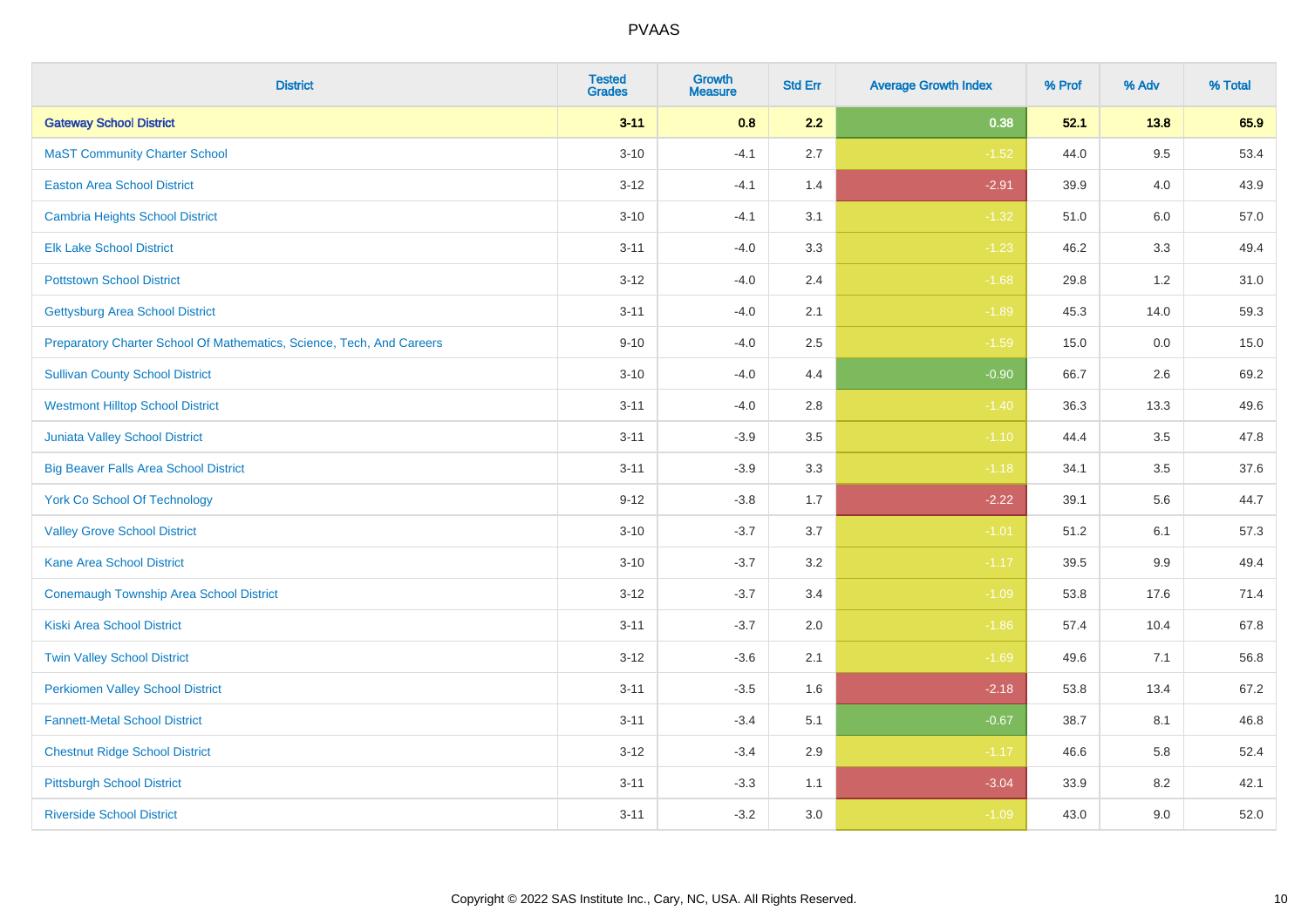| <b>District</b>                                         | <b>Tested</b><br><b>Grades</b> | <b>Growth</b><br><b>Measure</b> | <b>Std Err</b> | <b>Average Growth Index</b> | % Prof | % Adv   | % Total |
|---------------------------------------------------------|--------------------------------|---------------------------------|----------------|-----------------------------|--------|---------|---------|
| <b>Gateway School District</b>                          | $3 - 11$                       | 0.8                             | 2.2            | 0.38                        | 52.1   | 13.8    | 65.9    |
| <b>Conemaugh Valley School District</b>                 | $3 - 12$                       | $-3.2$                          | 4.1            | $-0.78$                     | 48.2   | 5.6     | 53.7    |
| <b>Columbia Borough School District</b>                 | $3 - 12$                       | $-3.1$                          | 3.5            | $-0.89$                     | 29.5   | 1.9     | 31.4    |
| <b>Northeast Bradford School District</b>               | $3 - 10$                       | $-3.1$                          | 4.0            | $-0.78$                     | 33.9   | 3.4     | 37.3    |
| <b>Greater Johnstown School District</b>                | $3 - 11$                       | $-3.1$                          | 2.6            | $-1.19$                     | 26.1   | 0.0     | 26.1    |
| <b>Greencastle-Antrim School District</b>               | $3 - 11$                       | $-3.0$                          | 2.2            | $-1.36$                     | 62.4   | 9.9     | 72.3    |
| Center For Student Learning Charter School At Pennsbury | $6 - 12$                       | $-2.9$                          | 6.1            | $-0.47$                     | 42.9   | $0.0\,$ | 42.9    |
| <b>Scranton School District</b>                         | $3 - 12$                       | $-2.9$                          | 2.4            | $-1.22$                     | 45.6   | 3.6     | 49.1    |
| Oil City Area School District                           | $3 - 11$                       | $-2.9$                          | 2.6            | $-1.08$                     | 44.4   | 5.8     | 50.2    |
| <b>Quaker Valley School District</b>                    | $3 - 11$                       | $-2.8$                          | 2.6            | $-1.08$                     | 55.2   | 13.2    | 68.4    |
| <b>Susquehanna Community School District</b>            | $3 - 11$                       | $-2.8$                          | 4.2            | $-0.66$                     | 49.4   | 6.9     | 56.3    |
| <b>Chichester School District</b>                       | $3 - 11$                       | $-2.7$                          | 2.3            | $-1.17$                     | 44.6   | 6.6     | 51.2    |
| <b>Lewisburg Area School District</b>                   | $3 - 11$                       | $-2.7$                          | 2.6            | $-1.03$                     | 57.0   | 18.5    | 75.6    |
| Shenango Area School District                           | $3 - 11$                       | $-2.6$                          | 3.3            | $-0.79$                     | 50.6   | 13.9    | 64.6    |
| <b>Charleroi School District</b>                        | $3 - 11$                       | $-2.6$                          | 3.0            | $-0.86$                     | 55.7   | 7.4     | 63.1    |
| <b>Dallas School District</b>                           | $3 - 11$                       | $-2.5$                          | 2.2            | $-1.12$                     | 54.9   | 7.6     | 62.4    |
| <b>Clarion-Limestone Area School District</b>           | $3 - 12$                       | $-2.5$                          | 4.1            | $-0.60$                     | 56.8   | 6.8     | 63.6    |
| North Pocono School District                            | $3 - 11$                       | $-2.3$                          | 3.4            | $-0.68$                     | 52.0   | 16.4    | 68.5    |
| <b>Wyoming Valley West School District</b>              | $3 - 11$                       | $-2.2$                          | 2.4            | $-0.91$                     | 49.4   | 3.0     | 52.4    |
| <b>Burgettstown Area School District</b>                | $3 - 11$                       | $-2.1$                          | 3.4            | $-0.62$                     | 50.0   | 1.4     | 51.4    |
| <b>Bald Eagle Area School District</b>                  | $3 - 11$                       | $-2.1$                          | 2.7            | $-0.75$                     | 48.4   | 9.4     | 57.7    |
| Huntingdon Area School District                         | $3 - 11$                       | $-2.0$                          | 2.7            | $-0.72$                     | 36.8   | 10.3    | 47.0    |
| Hope For Hyndman Charter School                         | $3 - 11$                       | $-2.0$                          | 6.1            | $-0.32$                     | 33.3   | 0.0     | 33.3    |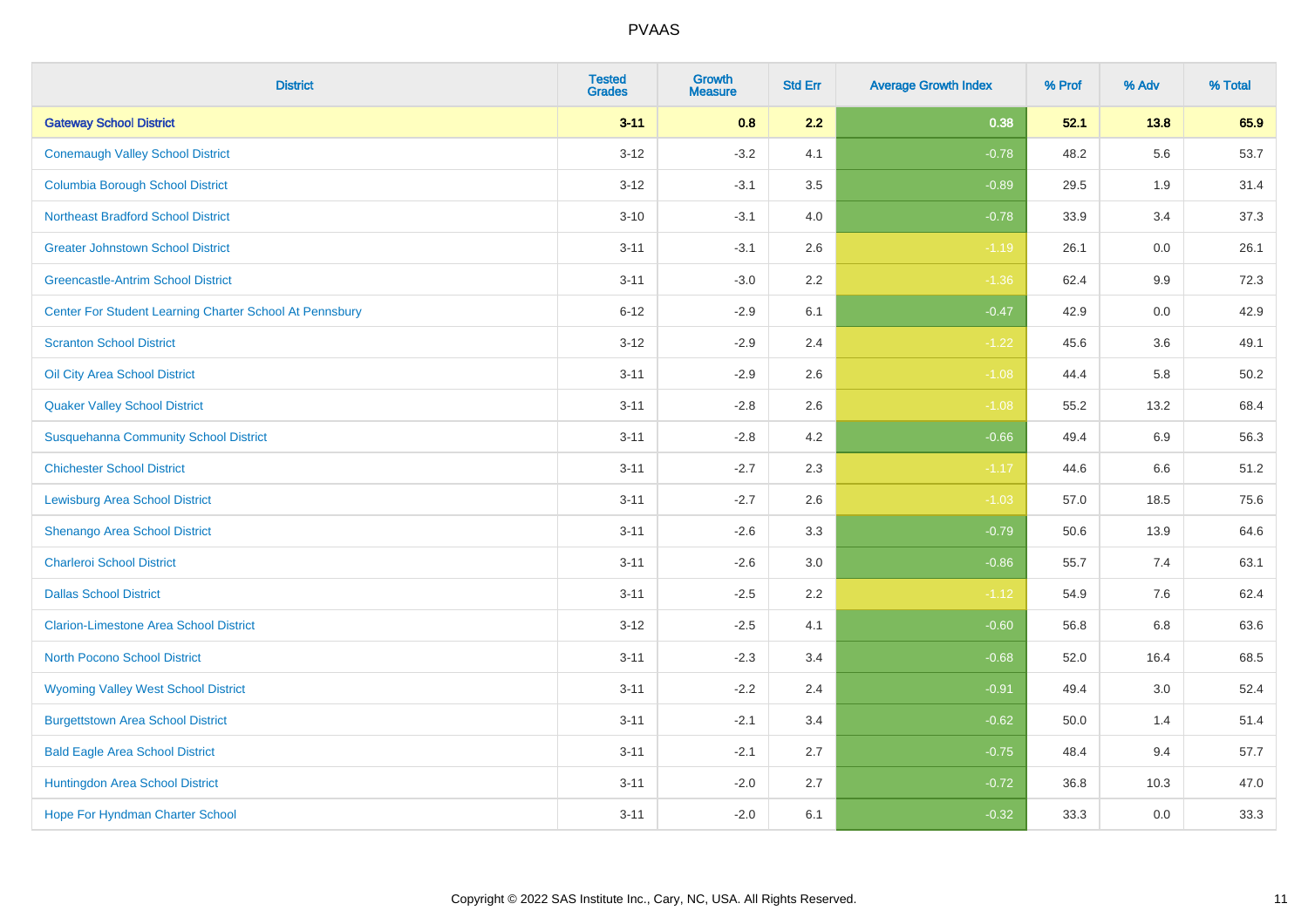| <b>District</b>                          | <b>Tested</b><br><b>Grades</b> | <b>Growth</b><br><b>Measure</b> | <b>Std Err</b> | <b>Average Growth Index</b> | % Prof | % Adv | % Total |
|------------------------------------------|--------------------------------|---------------------------------|----------------|-----------------------------|--------|-------|---------|
| <b>Gateway School District</b>           | $3 - 11$                       | 0.8                             | 2.2            | 0.38                        | 52.1   | 13.8  | 65.9    |
| <b>Montour School District</b>           | $3 - 11$                       | $-1.8$                          | 2.1            | $-0.88$                     | 61.4   | 15.1  | 76.5    |
| <b>North Hills School District</b>       | $3 - 11$                       | $-1.8$                          | 1.8            | $-0.96$                     | 59.1   | 14.1  | 73.2    |
| <b>Phoenixville Area School District</b> | $3 - 11$                       | $-1.7$                          | 2.1            | $-0.83$                     | 59.9   | 10.6  | 70.5    |
| <b>Chartiers Valley School District</b>  | $3 - 11$                       | $-1.7$                          | 2.0            | $-0.81$                     | 54.7   | 8.4   | 63.1    |
| <b>Mid Valley School District</b>        | $3 - 10$                       | $-1.7$                          | 3.0            | $-0.55$                     | 45.1   | 7.8   | 52.9    |
| South Side Area School District          | $3 - 11$                       | $-1.6$                          | 3.3            | $-0.48$                     | 50.0   | 6.8   | 56.8    |
| <b>Cornell School District</b>           | $3 - 11$                       | $-1.6$                          | 5.0            | $-0.32$                     | 33.8   | 1.5   | 35.4    |
| <b>Lehighton Area School District</b>    | $3 - 11$                       | $-1.6$                          | 2.3            | $-0.70$                     | 51.1   | 5.6   | 56.7    |
| <b>Central Greene School District</b>    | $3 - 11$                       | $-1.6$                          | 2.8            | $-0.55$                     | 54.2   | 2.8   | 57.0    |
| <b>Lebanon School District</b>           | $3 - 11$                       | $-1.6$                          | 1.9            | $-0.80$                     | 24.4   | 2.6   | 27.0    |
| <b>Sharpsville Area School District</b>  | $3 - 11$                       | $-1.4$                          | 3.5            | $-0.40$                     | 55.2   | 13.4  | 68.7    |
| <b>Seneca Valley School District</b>     | $3 - 11$                       | $-1.4$                          | 1.4            | $-0.99$                     | 57.2   | 11.4  | 68.6    |
| <b>Cheltenham School District</b>        | $3 - 11$                       | $-1.4$                          | 2.1            | $-0.67$                     | 46.1   | 10.0  | 56.1    |
| <b>Wyoming Area School District</b>      | $3 - 10$                       | $-1.3$                          | 2.6            | $-0.50$                     | 53.8   | 10.8  | 64.6    |
| <b>Bellwood-Antis School District</b>    | $3 - 10$                       | $-1.2$                          | 3.2            | $-0.39$                     | 55.1   | 10.1  | 65.2    |
| <b>Palmerton Area School District</b>    | $3 - 11$                       | $-1.2$                          | 3.0            | $-0.39$                     | 57.4   | 5.0   | 62.4    |
| Mt Lebanon School District               | $3 - 11$                       | $-1.0$                          | 1.5            | $-0.70$                     | 61.9   | 24.0  | 85.9    |
| <b>North Schuylkill School District</b>  | $3 - 11$                       | $-1.0$                          | 2.4            | $-0.42$                     | 41.8   | 5.1   | 46.8    |
| <b>Manheim Township School District</b>  | $3 - 12$                       | $-0.9$                          | 1.6            | $-0.58$                     | 53.2   | 15.5  | 68.7    |
| <b>Lakeview School District</b>          | $3 - 11$                       | $-0.9$                          | 3.7            | $-0.24$                     | 60.3   | 3.2   | 63.5    |
| <b>Glendale School District</b>          | $3 - 10$                       | $-0.9$                          | 3.7            | $-0.24$                     | 50.0   | 5.4   | 55.4    |
| <b>Conewago Valley School District</b>   | $3 - 12$                       | $-0.9$                          | 2.0            | $-0.45$                     | 51.7   | 9.6   | 61.3    |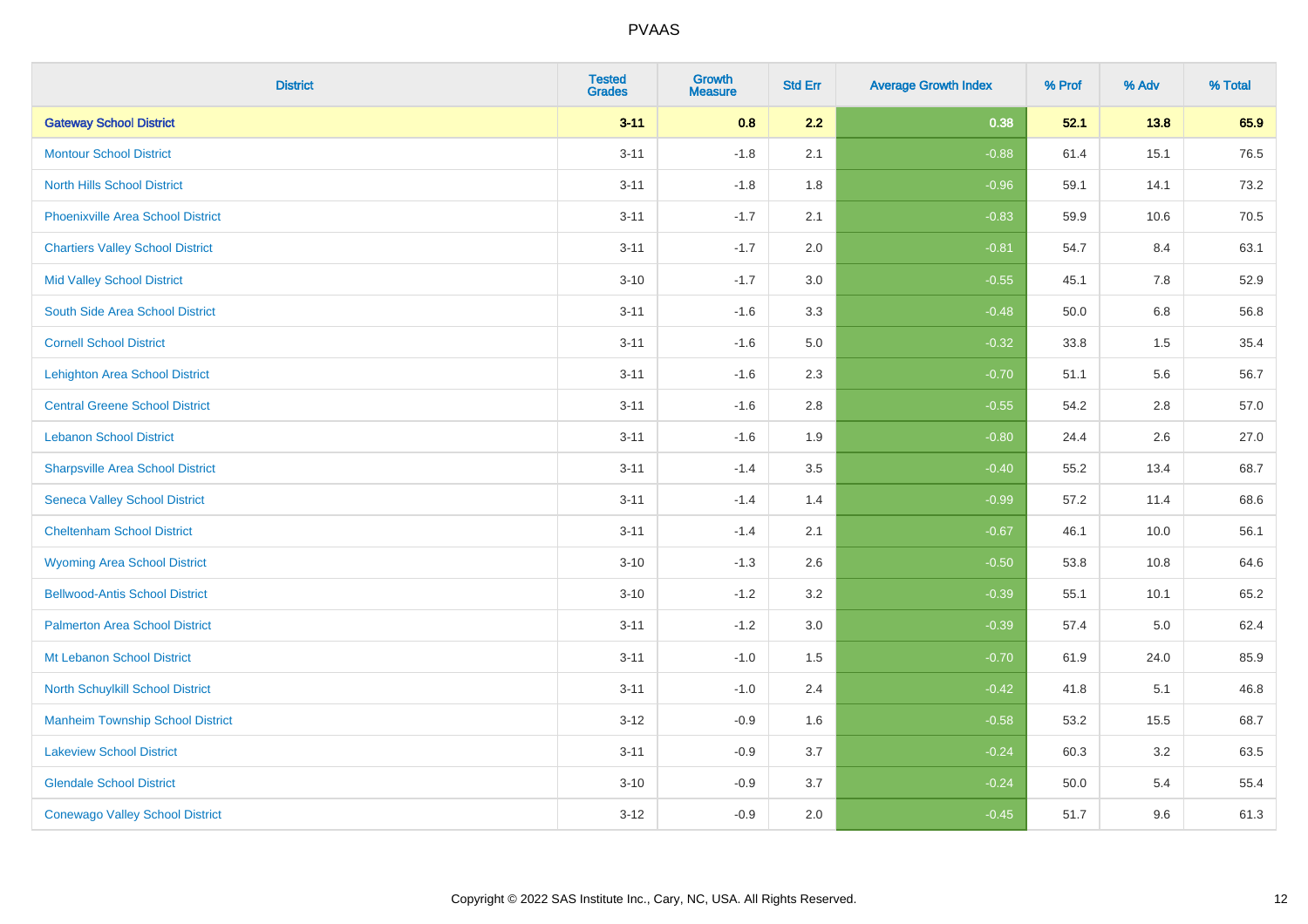| <b>District</b>                                    | <b>Tested</b><br><b>Grades</b> | <b>Growth</b><br><b>Measure</b> | <b>Std Err</b> | <b>Average Growth Index</b> | % Prof | % Adv | % Total |
|----------------------------------------------------|--------------------------------|---------------------------------|----------------|-----------------------------|--------|-------|---------|
| <b>Gateway School District</b>                     | $3 - 11$                       | 0.8                             | 2.2            | 0.38                        | 52.1   | 13.8  | 65.9    |
| <b>Elizabethtown Area School District</b>          | $3 - 12$                       | $-0.9$                          | 1.9            | $-0.47$                     | 50.0   | 11.2  | 61.2    |
| <b>Millville Area School District</b>              | $3 - 12$                       | $-0.9$                          | 4.7            | $-0.18$                     | 51.4   | 5.4   | 56.8    |
| <b>Bangor Area School District</b>                 | $3 - 12$                       | $-0.9$                          | 2.0            | $-0.43$                     | 44.3   | 4.7   | 49.0    |
| <b>Canon-Mcmillan School District</b>              | $3 - 11$                       | $-0.8$                          | 1.6            | $-0.50$                     | 58.7   | 15.9  | 74.6    |
| <b>Shaler Area School District</b>                 | $3 - 11$                       | $-0.8$                          | 1.9            | $-0.43$                     | 49.1   | 9.6   | 58.7    |
| Albert Gallatin Area School District               | $3 - 11$                       | $-0.8$                          | 2.4            | $-0.32$                     | 54.5   | 10.0  | 64.6    |
| <b>Westinghouse Arts Academy Charter School</b>    | $9 - 10$                       | $-0.7$                          | 3.6            | $-0.19$                     | 59.2   | 8.4   | 67.6    |
| <b>Achievement House Charter School</b>            | $7 - 11$                       | $-0.7$                          | 4.0            | $-0.17$                     | 32.5   | 2.6   | 35.1    |
| <b>Otto-Eldred School District</b>                 | $3 - 11$                       | $-0.7$                          | 4.2            | $-0.15$                     | 56.2   | 6.2   | 62.5    |
| <b>Panther Valley School District</b>              | $3 - 12$                       | $-0.6$                          | 3.3            | $-0.19$                     | 47.9   | 4.3   | 52.1    |
| <b>Tuscarora School District</b>                   | $3 - 11$                       | $-0.6$                          | 2.3            | $-0.27$                     | 45.1   | 8.1   | 53.2    |
| <b>Girard School District</b>                      | $3 - 11$                       | $-0.6$                          | 2.7            | $-0.22$                     | 53.9   | 15.6  | 69.6    |
| <b>Mount Carmel Area School District</b>           | $3 - 11$                       | $-0.6$                          | 3.1            | $-0.18$                     | 45.3   | 2.1   | 47.4    |
| <b>Central Fulton School District</b>              | $3 - 11$                       | $-0.5$                          | 3.5            | $-0.14$                     | 51.4   | 8.6   | 60.0    |
| Philadelphia Electrical & Tech Charter High School | $10 - 10$                      | $-0.5$                          | 2.9            | $-0.15$                     | 8.8    | 0.0   | $8.8\,$ |
| <b>Blue Ridge School District</b>                  | $3 - 11$                       | $-0.5$                          | 3.6            | $-0.12$                     | 44.6   | 3.1   | 47.7    |
| <b>Oley Valley School District</b>                 | $3 - 11$                       | $-0.4$                          | 2.8            | $-0.15$                     | 43.1   | 12.9  | 56.0    |
| <b>Harrisburg City School District</b>             | $3 - 11$                       | $-0.4$                          | 2.1            | $-0.19$                     | 15.1   | 0.4   | 15.5    |
| <b>Penn Manor School District</b>                  | $3 - 11$                       | $-0.4$                          | 1.6            | $-0.25$                     | 51.9   | 12.6  | 64.5    |
| New Kensington-Arnold School District              | $3 - 11$                       | $-0.4$                          | 3.8            | $-0.10$                     | 40.7   | 3.7   | 44.4    |
| <b>Crestwood School District</b>                   | $3 - 11$                       | $-0.4$                          | 2.4            | $-0.17$                     | 57.4   | 17.0  | 74.4    |
| <b>Southern Lehigh School District</b>             | $3 - 11$                       | $-0.4$                          | 2.3            | $-0.17$                     | 66.1   | 11.9  | 78.0    |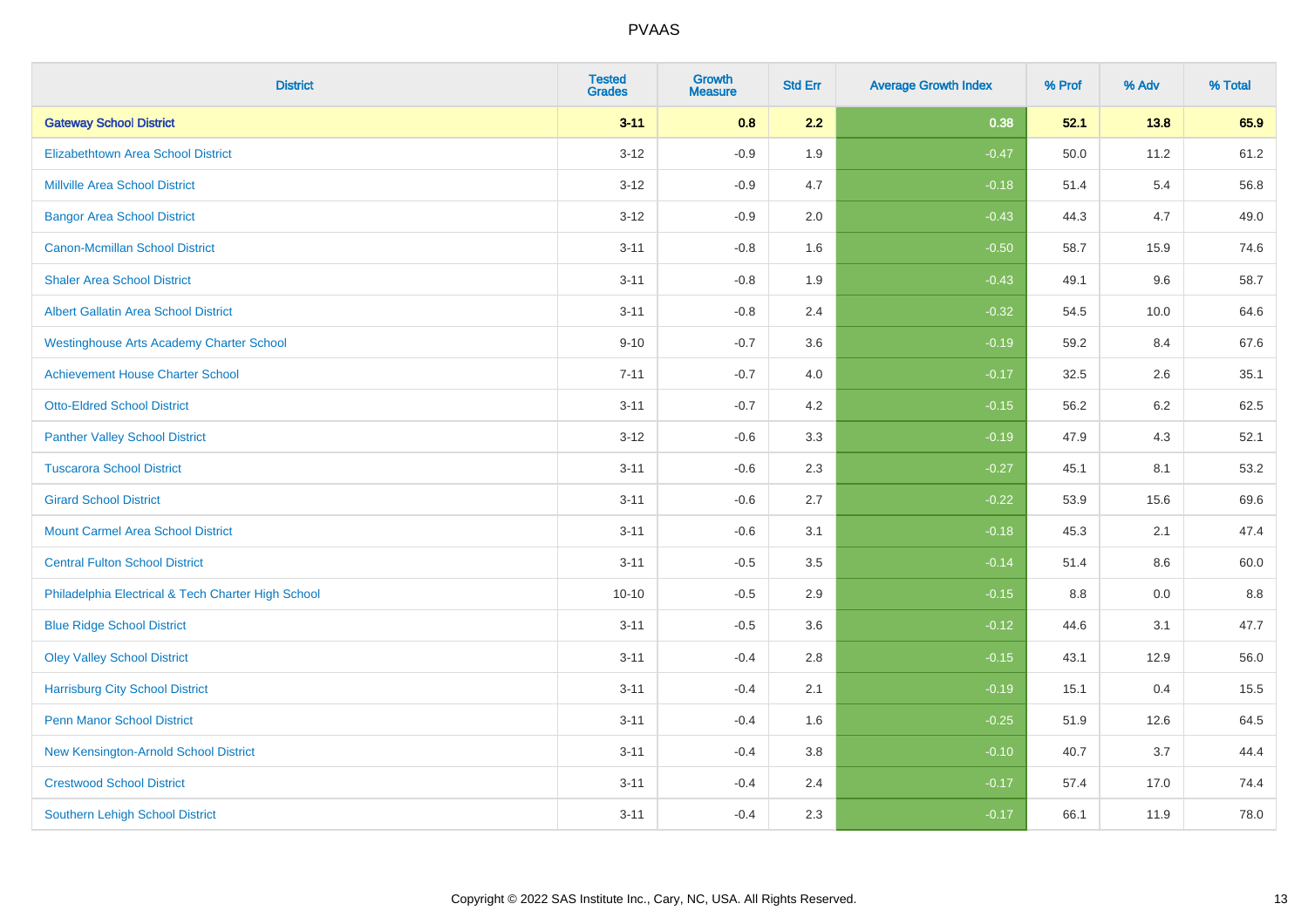| <b>District</b>                          | <b>Tested</b><br><b>Grades</b> | <b>Growth</b><br><b>Measure</b> | <b>Std Err</b> | <b>Average Growth Index</b> | % Prof | % Adv | % Total |
|------------------------------------------|--------------------------------|---------------------------------|----------------|-----------------------------|--------|-------|---------|
| <b>Gateway School District</b>           | $3 - 11$                       | 0.8                             | 2.2            | 0.38                        | 52.1   | 13.8  | 65.9    |
| <b>Bellefonte Area School District</b>   | $3 - 11$                       | $-0.4$                          | 2.2            | $-0.17$                     | 47.6   | 10.6  | 58.2    |
| <b>Avella Area School District</b>       | $3 - 12$                       | $-0.3$                          | 4.7            | $-0.05$                     | 49.3   | 14.5  | 63.8    |
| <b>Chester-Upland School District</b>    | $3 - 11$                       | $-0.3$                          | 2.7            | $-0.09$                     | 13.8   | 0.8   | 14.6    |
| <b>Mercer Area School District</b>       | $3 - 11$                       | $-0.2$                          | 3.3            | $-0.06$                     | 56.0   | 8.0   | 64.0    |
| <b>Kutztown Area School District</b>     | $3 - 12$                       | $-0.2$                          | 3.2            | $-0.05$                     | 55.4   | 13.3  | 68.7    |
| <b>Warren County School District</b>     | $3 - 11$                       | $-0.1$                          | 1.8            | $-0.06$                     | 37.2   | 5.3   | 42.6    |
| <b>Susquenita School District</b>        | $3 - 11$                       | $-0.1$                          | 2.8            | $-0.01$                     | 47.7   | 10.1  | 57.8    |
| Penn Cambria School District             | $3 - 11$                       | $-0.0$                          | 2.7            | $-0.01$                     | 61.5   | 7.7   | 69.2    |
| <b>Wilkes-Barre Area School District</b> | $3 - 11$                       | 0.1                             | 3.2            | 0.02                        | 35.5   | 5.4   | 40.9    |
| East Stroudsburg Area School District    | $3 - 11$                       | 0.1                             | 1.6            | 0.05                        | 45.8   | 7.8   | 53.6    |
| <b>Hempfield School District</b>         | $3 - 11$                       | 0.1                             | 1.4            | 0.08                        | 58.2   | 9.9   | 68.2    |
| <b>West Branch Area School District</b>  | $3 - 11$                       | 0.2                             | $3.8\,$        | 0.05                        | 47.2   | 1.9   | 49.1    |
| Northern Lebanon School District         | $3 - 11$                       | 0.4                             | 2.5            | 0.15                        | 28.0   | 3.0   | 31.0    |
| <b>Danville Area School District</b>     | $3 - 11$                       | 0.4                             | 2.6            | 0.15                        | 57.4   | 18.4  | 75.7    |
| <b>Jersey Shore Area School District</b> | $3 - 11$                       | $0.5\,$                         | 2.6            | 0.21                        | 47.1   | 9.2   | 56.2    |
| <b>Reynolds School District</b>          | $3 - 10$                       | 0.5                             | 3.4            | 0.16                        | 52.1   | 7.0   | 59.2    |
| <b>Brockway Area School District</b>     | $3 - 11$                       | 0.6                             | 3.6            | 0.16                        | 49.2   | 7.7   | 56.9    |
| <b>Smethport Area School District</b>    | $3 - 12$                       | 0.6                             | 3.9            | 0.15                        | 37.0   | 1.8   | 38.9    |
| <b>Greater Latrobe School District</b>   | $3 - 11$                       | 0.6                             | 1.9            | 0.31                        | 55.5   | 14.1  | 69.5    |
| <b>Lower Dauphin School District</b>     | $3 - 11$                       | 0.6                             | 1.9            | 0.33                        | 49.2   | 12.6  | 61.8    |
| <b>Bloomsburg Area School District</b>   | $3 - 10$                       | 0.7                             | 3.0            | 0.23                        | 55.9   | 11.8  | 67.6    |
| Insight PA Cyber Charter School          | $3 - 11$                       | 0.7                             | 5.7            | 0.12                        | 50.0   | 4.8   | 54.8    |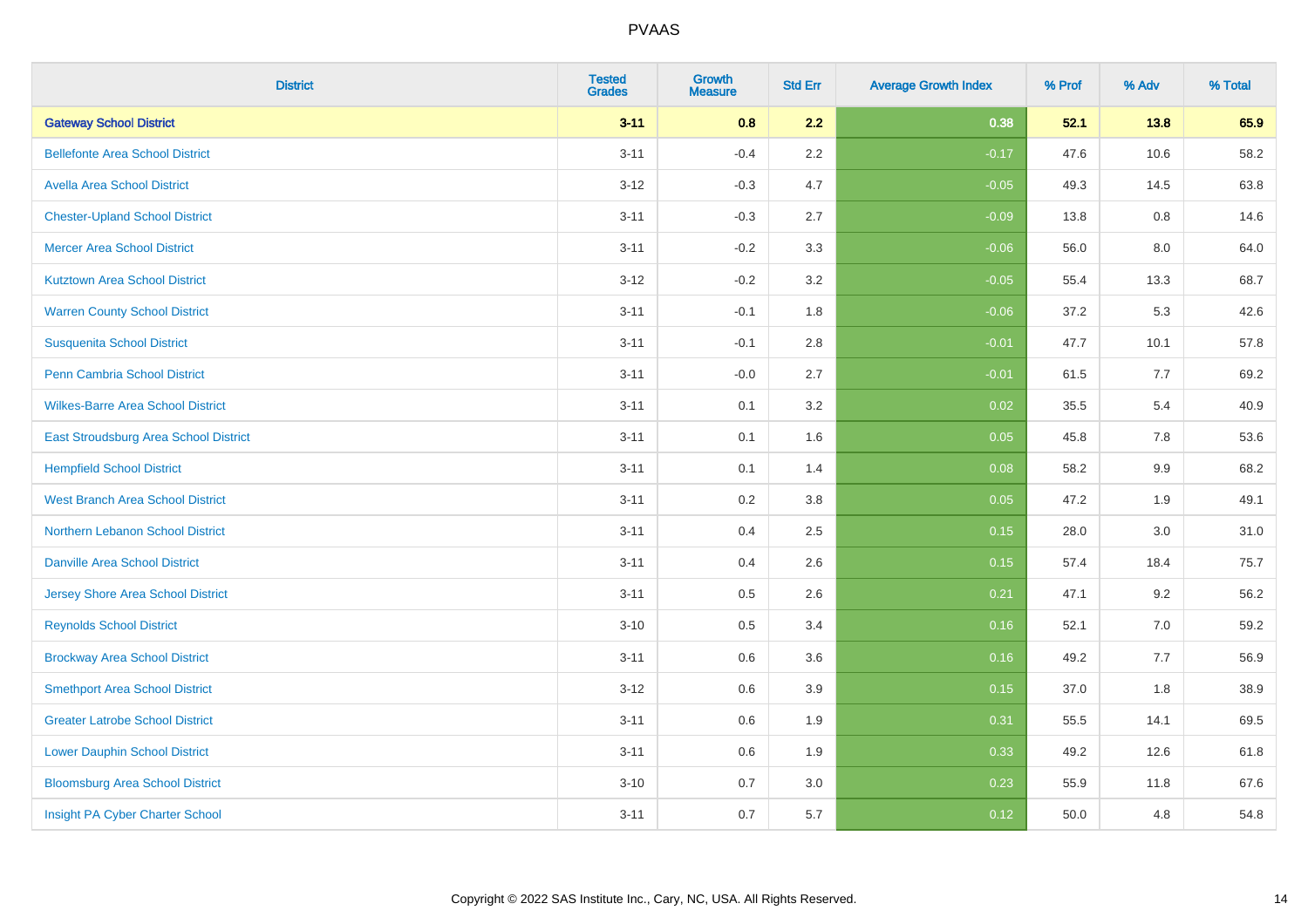| <b>District</b>                               | <b>Tested</b><br><b>Grades</b> | <b>Growth</b><br><b>Measure</b> | <b>Std Err</b> | <b>Average Growth Index</b> | % Prof | % Adv   | % Total |
|-----------------------------------------------|--------------------------------|---------------------------------|----------------|-----------------------------|--------|---------|---------|
| <b>Gateway School District</b>                | $3 - 11$                       | 0.8                             | 2.2            | 0.38                        | 52.1   | 13.8    | 65.9    |
| Lehigh Valley Academy Regional Charter School | $3 - 11$                       | 0.7                             | 2.3            | 0.32                        | 46.3   | $5.0\,$ | 51.4    |
| <b>Greenville Area School District</b>        | $3 - 11$                       | 0.7                             | 2.9            | 0.26                        | 53.4   | 6.9     | 60.3    |
| <b>Gateway School District</b>                | $3 - 11$                       | 0.8                             | 2.2            | 0.38                        | 52.1   | 13.8    | 65.9    |
| <b>Wyomissing Area School District</b>        | $3 - 12$                       | 0.8                             | 2.6            | 0.33                        | 55.7   | 17.6    | 73.3    |
| <b>Wallingford-Swarthmore School District</b> | $3 - 10$                       | 0.9                             | 2.4            | 0.38                        | 64.4   | 22.7    | 87.1    |
| South Eastern School District                 | $3 - 11$                       | 0.9                             | 2.4            | 0.39                        | 54.8   | 6.6     | 61.4    |
| <b>Radnor Township School District</b>        | $3 - 12$                       | 1.0                             | 2.1            | 0.50                        | 65.0   | 23.2    | 88.2    |
| <b>Lakeland School District</b>               | $3 - 11$                       | 1.1                             | 2.8            | 0.38                        | 48.6   | 3.7     | 52.3    |
| <b>Upper Adams School District</b>            | $3 - 11$                       | 1.3                             | 2.9            | 0.47                        | 55.2   | 8.6     | 63.8    |
| <b>Schuylkill Valley School District</b>      | $3 - 11$                       | 1.4                             | 2.5            | 0.56                        | 55.1   | 10.2    | 65.3    |
| <b>Newport School District</b>                | $3 - 12$                       | 1.4                             | 3.5            | 0.41                        | 51.5   | 10.3    | 61.8    |
| <b>Tussey Mountain School District</b>        | $3 - 12$                       | 1.5                             | 3.7            | 0.40                        | 38.6   | 1.8     | 40.4    |
| <b>Central Bucks School District</b>          | $3 - 11$                       | 1.6                             | 0.9            | 1.66                        | 63.0   | 16.8    | 79.8    |
| <b>Bensalem Township School District</b>      | $3 - 11$                       | 1.6                             | 1.6            | 0.98                        | 38.8   | 8.3     | 47.1    |
| <b>Athens Area School District</b>            | $3 - 11$                       | 1.6                             | 2.5            | 0.64                        | 46.9   | $7.6\,$ | 54.5    |
| <b>Purchase Line School District</b>          | $3 - 12$                       | 1.7                             | 3.5            | 0.47                        | 43.1   | 5.4     | 48.5    |
| South Fayette Township School District        | $3 - 11$                       | 1.7                             | 2.0            | 0.88                        | 61.0   | 26.5    | 87.6    |
| <b>Baldwin-Whitehall School District</b>      | $3 - 11$                       | 1.8                             | 1.9            | 0.94                        | 58.6   | 8.6     | 67.1    |
| <b>Laurel School District</b>                 | $3 - 11$                       | 1.8                             | 3.1            | 0.59                        | 70.1   | 2.3     | 72.4    |
| <b>West Jefferson Hills School District</b>   | $3 - 11$                       | 1.8                             | 2.1            | 0.88                        | 55.7   | 20.8    | 76.4    |
| <b>Williamsport Area School District</b>      | $3 - 11$                       | 1.9                             | 1.8            | 1.04                        | 44.1   | 12.8    | 56.9    |
| <b>Union Area School District</b>             | $3 - 11$                       | 1.9                             | 4.3            | 0.44                        | 61.5   | 0.0     | 61.5    |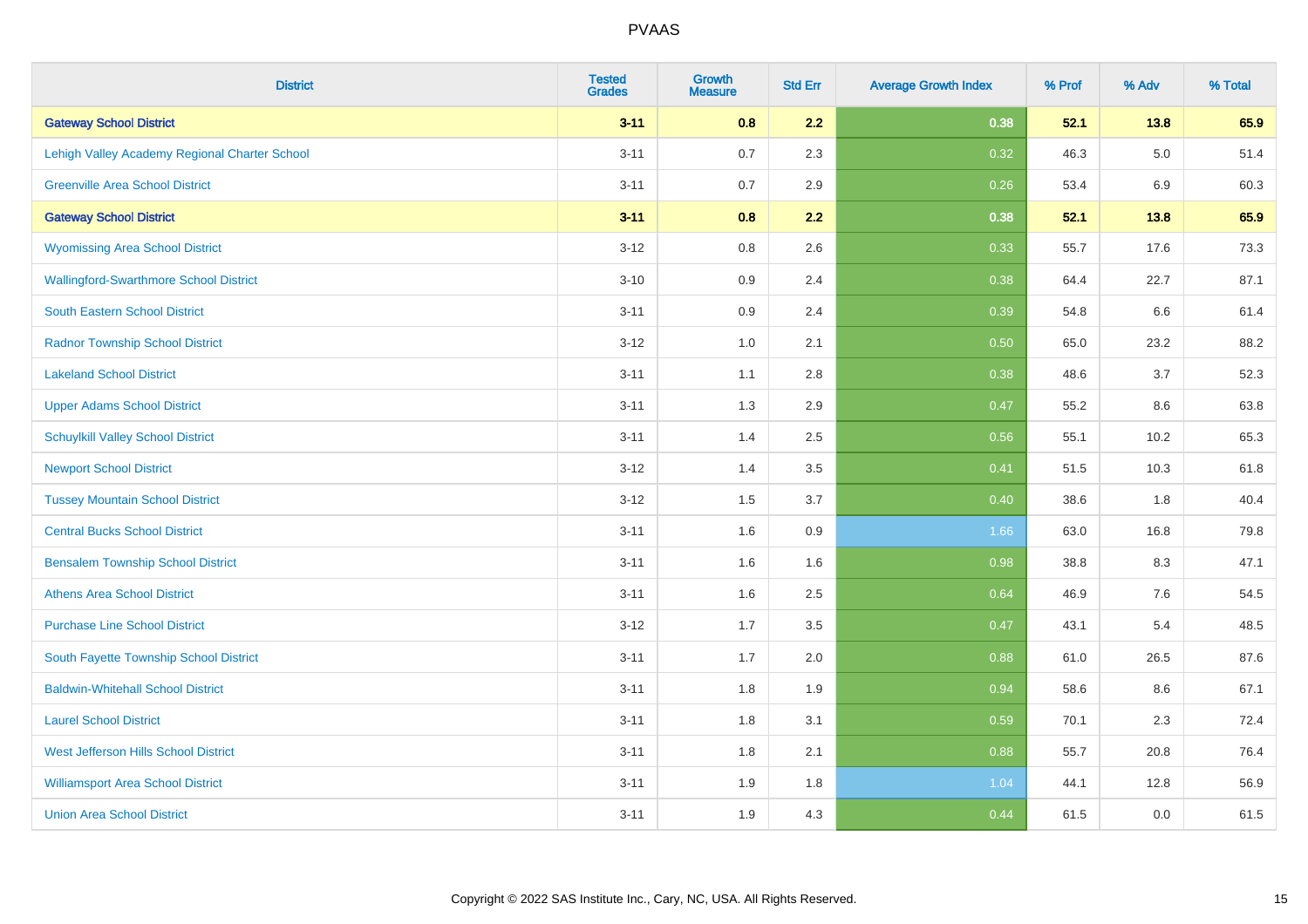| <b>District</b>                                | <b>Tested</b><br><b>Grades</b> | <b>Growth</b><br><b>Measure</b> | <b>Std Err</b> | <b>Average Growth Index</b> | % Prof | % Adv | % Total |
|------------------------------------------------|--------------------------------|---------------------------------|----------------|-----------------------------|--------|-------|---------|
| <b>Gateway School District</b>                 | $3 - 11$                       | 0.8                             | 2.2            | 0.38                        | 52.1   | 13.8  | 65.9    |
| <b>Franklin Regional School District</b>       | $3 - 11$                       | 2.0                             | 1.9            | 1.02                        | 66.7   | 15.5  | 82.1    |
| <b>Marple Newtown School District</b>          | $3 - 11$                       | 2.0                             | 2.4            | 0.81                        | 57.6   | 12.8  | 70.4    |
| <b>Lower Moreland Township School District</b> | $3 - 11$                       | 2.0                             | 2.2            | 0.95                        | 62.8   | 17.0  | 79.8    |
| <b>Mastery Charter School - Thomas Campus</b>  | $3 - 10$                       | 2.1                             | 6.2            | 0.33                        | 28.6   | 0.0   | 28.6    |
| <b>Mcguffey School District</b>                | $3 - 11$                       | 2.1                             | 2.6            | 0.81                        | 57.7   | 3.1   | 60.8    |
| <b>Manheim Central School District</b>         | $3 - 11$                       | 2.1                             | 2.1            | 1.01                        | 53.2   | 11.6  | 64.8    |
| <b>United School District</b>                  | $3 - 11$                       | 2.1                             | 3.4            | 0.63                        | 60.3   | 6.6   | 66.9    |
| Northwestern Lehigh School District            | $3 - 11$                       | 2.2                             | 2.3            | 0.93                        | 53.3   | 9.7   | 63.0    |
| <b>Galeton Area School District</b>            | $3 - 11$                       | 2.2                             | 5.3            | 0.42                        | 41.3   | 4.4   | 45.6    |
| <b>Roberto Clemente Charter School</b>         | $3 - 12$                       | 2.2                             | 4.9            | 0.45                        | 27.5   | 5.0   | 32.5    |
| <b>Hanover Area School District</b>            | $3 - 11$                       | 2.2                             | 4.6            | 0.48                        | 42.9   | 5.7   | 48.6    |
| <b>Union School District</b>                   | $3 - 12$                       | 2.3                             | 4.2            | 0.54                        | 32.6   | 7.0   | 39.5    |
| <b>Tunkhannock Area School District</b>        | $3 - 11$                       | 2.3                             | 2.2            | 1.01                        | 44.9   | 9.6   | 54.6    |
| <b>Camp Hill School District</b>               | $3 - 12$                       | 2.3                             | 3.0            | 0.78                        | 53.6   | 17.5  | 71.1    |
| <b>Bedford Area School District</b>            | $3 - 11$                       | 2.5                             | 2.6            | 0.93                        | 48.5   | 10.0  | 58.5    |
| Mastery Charter High School-Lenfest Campus     | $7 - 11$                       | 2.5                             | 5.7            | 0.43                        | 40.0   | 0.0   | 40.0    |
| <b>Methacton School District</b>               | $3 - 11$                       | 2.5                             | 1.7            | 1.43                        | 62.5   | 16.4  | 79.0    |
| <b>Armstrong School District</b>               | $3 - 11$                       | 2.6                             | 1.7            | 1.53                        | 51.5   | 6.1   | 57.6    |
| <b>Hopewell Area School District</b>           | $3 - 11$                       | 2.6                             | 2.7            | 0.97                        | 58.4   | 4.0   | 62.4    |
| <b>Pottsgrove School District</b>              | $3 - 11$                       | 2.8                             | 2.0            | 1.35                        | 44.0   | 10.0  | 53.9    |
| <b>Forbes Road School District</b>             | $3 - 11$                       | 2.8                             | 5.1            | 0.56                        | 41.4   | 10.3  | 51.7    |
| <b>Central Cambria School District</b>         | $3 - 11$                       | 3.0                             | 2.5            | 1.17                        | 56.2   | 9.7   | 66.0    |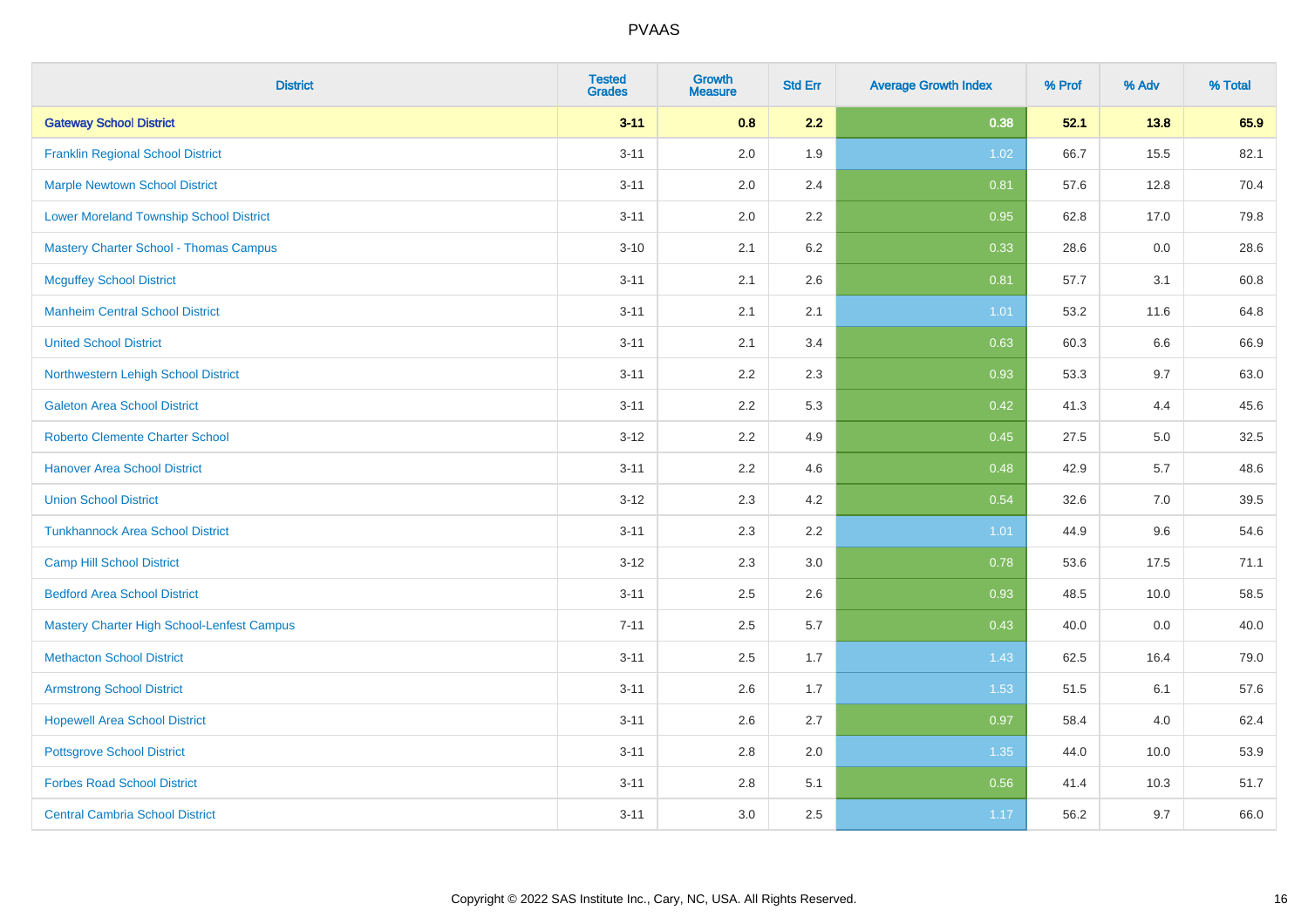| <b>District</b>                                    | <b>Tested</b><br><b>Grades</b> | <b>Growth</b><br><b>Measure</b> | <b>Std Err</b> | <b>Average Growth Index</b> | % Prof | % Adv | % Total |
|----------------------------------------------------|--------------------------------|---------------------------------|----------------|-----------------------------|--------|-------|---------|
| <b>Gateway School District</b>                     | $3 - 11$                       | 0.8                             | 2.2            | 0.38                        | 52.1   | 13.8  | 65.9    |
| <b>General Mclane School District</b>              | $3 - 11$                       | 3.1                             | 2.9            | 1.07                        | 62.3   | 4.9   | 67.2    |
| <b>Millcreek Township School District</b>          | $3 - 11$                       | 3.1                             | 1.5            | 2.06                        | 55.6   | 14.2  | 69.7    |
| <b>Keystone School District</b>                    | $3 - 11$                       | 3.1                             | 3.3            | 0.94                        | 50.6   | 6.5   | 57.1    |
| <b>Pleasant Valley School District</b>             | $3 - 11$                       | 3.1                             | 2.0            | 1.57                        | 57.2   | 5.5   | 62.8    |
| <b>Donegal School District</b>                     | $3 - 12$                       | 3.1                             | 2.4            | 1.29                        | 60.6   | 9.1   | 69.7    |
| <b>Woodland Hills School District</b>              | $3 - 12$                       | 3.2                             | 2.6            | 1.22                        | 31.4   | 3.6   | 35.0    |
| <b>Commodore Perry School District</b>             | $3 - 11$                       | 3.2                             | 5.5            | 0.58                        | 58.3   | 0.0   | 58.3    |
| <b>West York Area School District</b>              | $3 - 12$                       | 3.2                             | 2.3            | 1.38                        | 53.8   | 4.4   | 58.2    |
| Altoona Area School District                       | $3 - 12$                       | 3.3                             | 1.6            | 1.99                        | 47.7   | 8.2   | 55.9    |
| <b>Southeastern Greene School District</b>         | $3 - 10$                       | 3.3                             | 4.6            | 0.72                        | 57.6   | 6.1   | 63.6    |
| <b>Spring Cove School District</b>                 | $3 - 11$                       | 3.4                             | 2.5            | 1.33                        | 47.8   | 12.7  | 60.4    |
| <b>Fairview School District</b>                    | $3 - 11$                       | 3.4                             | 2.6            | 1.32                        | 57.2   | 17.6  | 74.8    |
| <b>Clairton City School District</b>               | $3 - 11$                       | 3.5                             | 3.7            | 0.95                        | 13.4   | 0.0   | 13.4    |
| <b>Lincoln Park Performing Arts Charter School</b> | $7 - 11$                       | 3.6                             | 2.5            | 1.42                        | 59.6   | 14.7  | 74.3    |
| <b>Conrad Weiser Area School District</b>          | $3 - 11$                       | 3.6                             | 2.2            | 1.63                        | 52.1   | 2.1   | 54.2    |
| <b>North Clarion County School District</b>        | $3 - 12$                       | 3.7                             | 4.3            | 0.85                        | 67.5   | 15.0  | 82.5    |
| <b>Hermitage School District</b>                   | $3 - 12$                       | 3.8                             | 2.4            | 1.60                        | 57.5   | 9.3   | 66.8    |
| <b>South Butler County School District</b>         | $3 - 10$                       | 3.9                             | 2.5            | 1.54                        | 53.1   | 16.6  | 69.7    |
| South Western School District                      | $3-12$                         | 3.9                             | 1.9            | 2.08                        | 60.2   | 8.1   | 68.3    |
| Esperanza Academy Charter School                   | $4 - 11$                       | 4.0                             | 2.5            | 1.61                        | 32.4   | 0.7   | 33.1    |
| Northampton Area School District                   | $3 - 11$                       | 4.0                             | 1.6            | 2.51                        | 52.3   | 10.8  | 63.1    |
| <b>Muhlenberg School District</b>                  | $3 - 10$                       | 4.0                             | 1.9            | 2.10                        | 34.2   | 2.6   | 36.8    |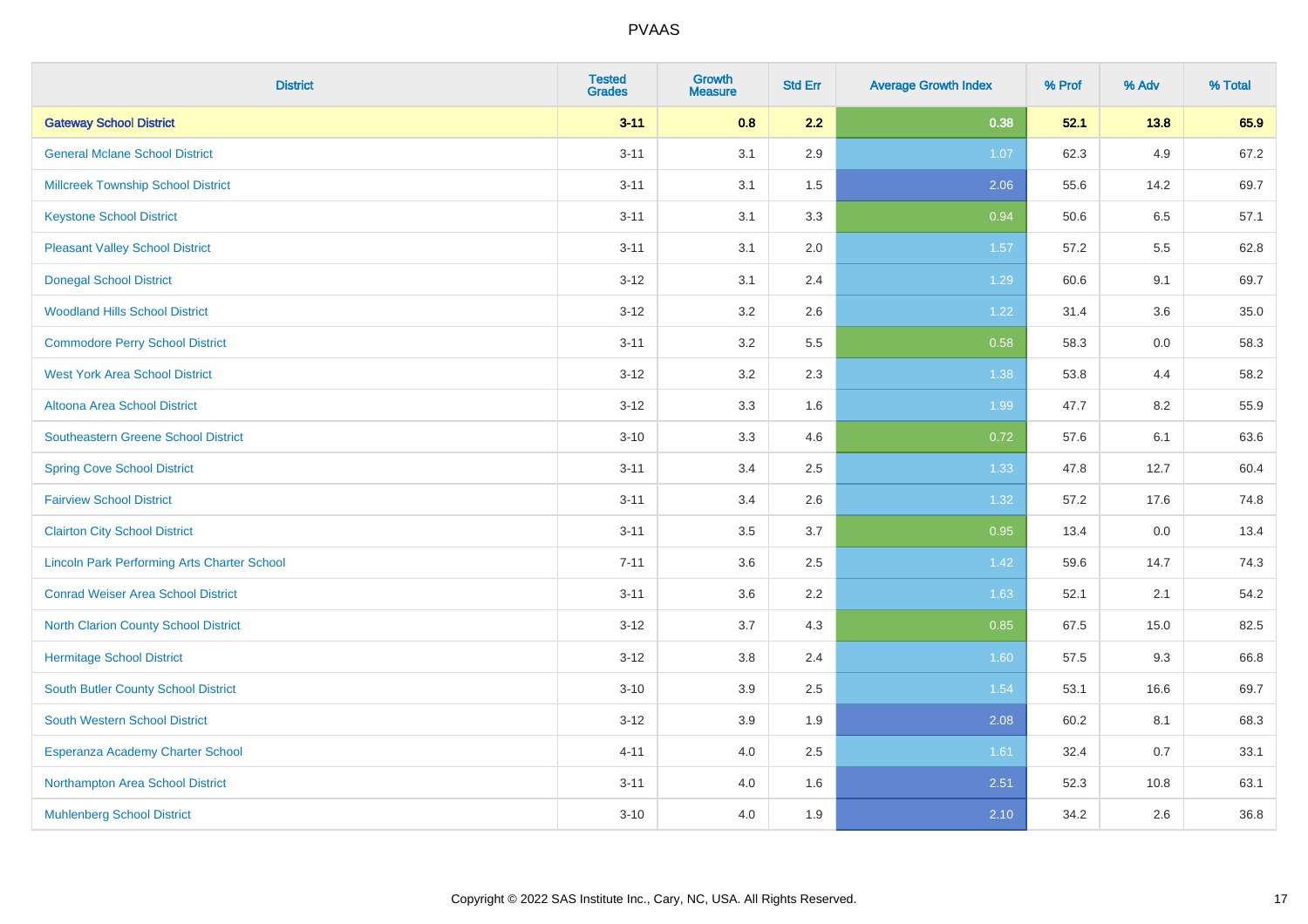| <b>District</b>                                 | <b>Tested</b><br><b>Grades</b> | <b>Growth</b><br><b>Measure</b> | <b>Std Err</b> | <b>Average Growth Index</b> | % Prof | % Adv | % Total |
|-------------------------------------------------|--------------------------------|---------------------------------|----------------|-----------------------------|--------|-------|---------|
| <b>Gateway School District</b>                  | $3 - 11$                       | 0.8                             | 2.2            | 0.38                        | 52.1   | 13.8  | 65.9    |
| <b>Towanda Area School District</b>             | $3 - 11$                       | 4.0                             | 2.8            | 1.44                        | 39.4   | 6.6   | 46.0    |
| <b>Berlin Brothersvalley School District</b>    | $3 - 11$                       | 4.0                             | 4.2            | 0.96                        | 48.8   | 14.0  | 62.8    |
| <b>Neshaminy School District</b>                | $3 - 11$                       | 4.0                             | 1.3            | 3.02                        | 58.7   | 9.5   | 68.2    |
| <b>West Allegheny School District</b>           | $3 - 12$                       | 4.0                             | 2.1            | 1.96                        | 63.1   | 15.7  | 78.8    |
| Mastery Charter School - Shoemaker Campus       | $7 - 10$                       | 4.1                             | 3.0            | 1.34                        | 20.9   | 3.3   | 24.2    |
| <b>Line Mountain School District</b>            | $3 - 11$                       | 4.1                             | 3.2            | 1.27                        | 52.9   | 9.2   | 62.1    |
| <b>Governor Mifflin School District</b>         | $3 - 11$                       | 4.1                             | 1.8            | 2.33                        | 42.5   | 7.2   | 49.7    |
| <b>East Penn School District</b>                | $3 - 11$                       | 4.1                             | 1.3            | 3.27                        | 55.8   | 11.5  | 67.3    |
| <b>Ligonier Valley School District</b>          | $3 - 11$                       | 4.2                             | 3.1            | 1.34                        | 59.1   | 10.3  | 69.5    |
| <b>Loyalsock Township School District</b>       | $3 - 12$                       | 4.2                             | 2.8            | 1.47                        | 54.3   | 2.1   | 56.4    |
| <b>Punxsutawney Area School District</b>        | $3 - 11$                       | 4.2                             | 2.9            | 1.45                        | 55.0   | 5.5   | 60.6    |
| Meyersdale Area School District                 | $3 - 11$                       | 4.2                             | 4.0            | 1.07                        | 43.1   | 6.9   | 50.0    |
| <b>Laurel Highlands School District</b>         | $3 - 11$                       | 4.3                             | 2.4            | 1.81                        | 44.9   | 9.6   | 54.5    |
| <b>Central Dauphin School District</b>          | $3 - 11$                       | 4.4                             | 1.3            | 3.32                        | 53.3   | 7.4   | 60.7    |
| Leechburg Area School District                  | $3 - 11$                       | 4.4                             | 4.0            | 1.09                        | 47.8   | 19.6  | 67.4    |
| <b>Port Allegany School District</b>            | $3 - 11$                       | 4.4                             | 3.6            | 1.21                        | 28.1   | 9.4   | 37.5    |
| <b>Pottsville Area School District</b>          | $3 - 12$                       | 4.4                             | 2.3            | 1.94                        | 44.8   | 5.4   | 50.2    |
| <b>MaST Community Charter School II</b>         | $3 - 10$                       | 4.4                             | 3.2            | 1.37                        | 28.4   | 3.4   | 31.8    |
| <b>Burrell School District</b>                  | $3 - 11$                       | 4.5                             | 3.1            | 1.48                        | 58.5   | 13.8  | 72.3    |
| <b>Eastern Lancaster County School District</b> | $3-12$                         | 4.5                             | 2.2            | 2.09                        | 46.3   | 11.4  | 57.6    |
| <b>Harmony Area School District</b>             | $3 - 10$                       | 4.5                             | 6.3            | 0.72                        | 33.3   | 13.3  | 46.7    |
| <b>Hempfield Area School District</b>           | $3 - 12$                       | 4.6                             | 1.6            | 2.86                        | 53.5   | 20.1  | 73.6    |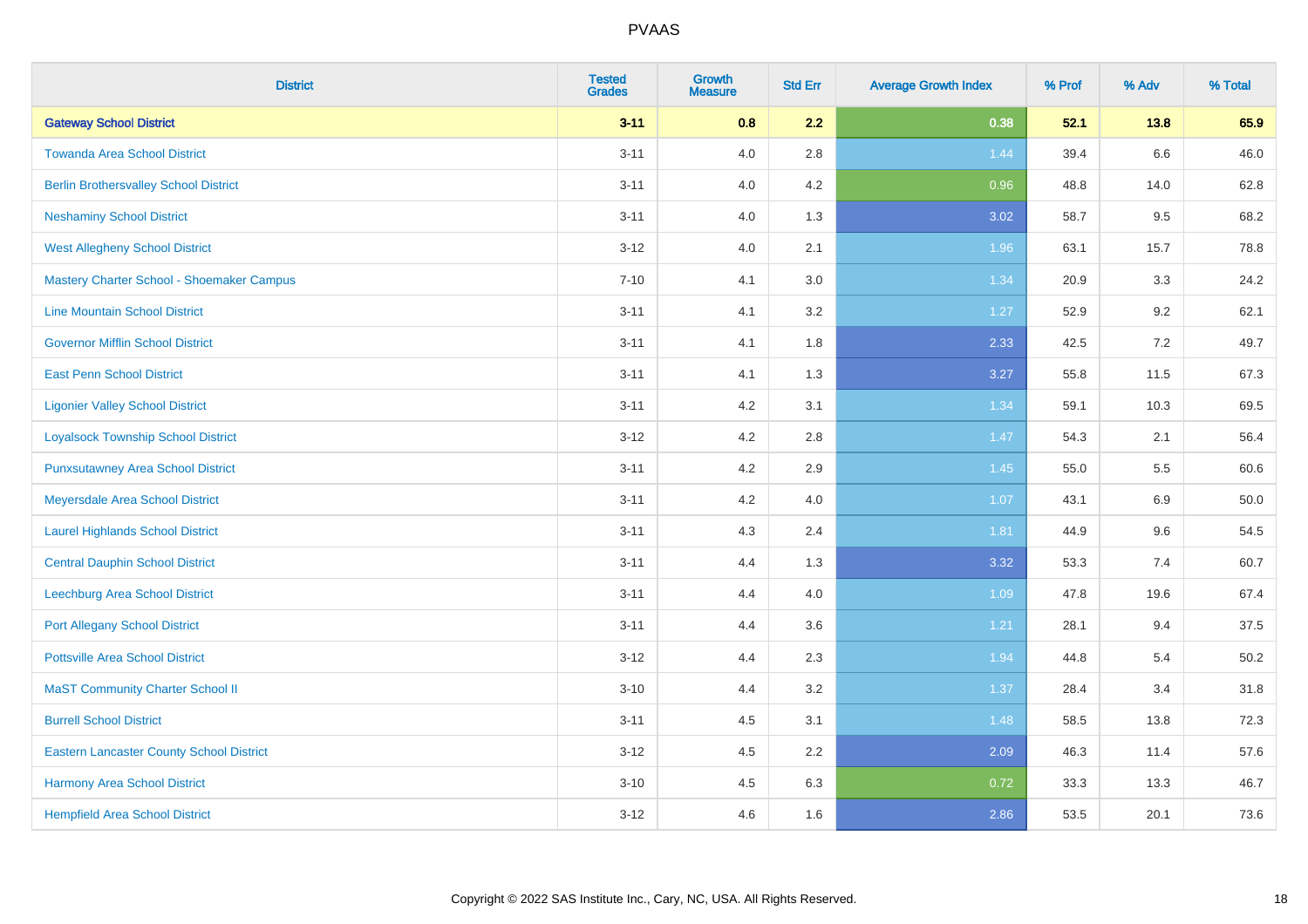| <b>District</b>                             | <b>Tested</b><br><b>Grades</b> | <b>Growth</b><br><b>Measure</b> | <b>Std Err</b> | <b>Average Growth Index</b> | % Prof | % Adv | % Total |
|---------------------------------------------|--------------------------------|---------------------------------|----------------|-----------------------------|--------|-------|---------|
| <b>Gateway School District</b>              | $3 - 11$                       | 0.8                             | 2.2            | 0.38                        | 52.1   | 13.8  | 65.9    |
| Pennsylvania Leadership Charter School      | $3 - 11$                       | 4.6                             | $2.2\,$        | 2.13                        | 55.4   | 11.2  | 66.7    |
| <b>Warrior Run School District</b>          | $3 - 11$                       | 4.6                             | 3.0            | 1.51                        | 40.9   | 8.1   | 49.0    |
| <b>New Brighton Area School District</b>    | $3 - 11$                       | 4.6                             | 3.1            | 1.47                        | 60.9   | 5.8   | 66.7    |
| <b>KIPP Dubois Charter School</b>           | $9 - 10$                       | 4.7                             | 3.3            | 1.40                        | 31.0   | 1.4   | 32.4    |
| <b>Blackhawk School District</b>            | $3 - 11$                       | 4.7                             | 2.3            | 2.01                        | 55.8   | 8.8   | 64.6    |
| <b>Halifax Area School District</b>         | $3 - 11$                       | 4.7                             | 3.9            | 1.22                        | 61.5   | 9.6   | 71.2    |
| <b>Beaver Area School District</b>          | $3 - 10$                       | 4.7                             | 2.4            | 1.94                        | 57.4   | 16.8  | 74.2    |
| Urban Pathways 6-12 Charter School          | $6 - 11$                       | 4.8                             | 6.4            | 0.75                        | 28.6   | 0.0   | 28.6    |
| <b>Kennett Consolidated School District</b> | $3 - 11$                       | 4.8                             | 1.8            | 2.61                        | 52.5   | 10.7  | 63.2    |
| Morrisville Borough School District         | $3 - 11$                       | 4.8                             | 4.3            | $1.10$                      | 30.2   | 2.3   | 32.6    |
| <b>Central Valley School District</b>       | $3 - 10$                       | 4.8                             | 2.4            | 1.98                        | 56.9   | 9.0   | 65.9    |
| <b>Sharon City School District</b>          | $3 - 11$                       | 4.9                             | 2.6            | 1.87                        | 48.2   | 5.3   | 53.4    |
| <b>Everett Area School District</b>         | $3 - 11$                       | $5.0\,$                         | 3.4            | 1.47                        | 60.5   | 1.3   | 61.8    |
| <b>West Shore School District</b>           | $3 - 12$                       | 5.0                             | 1.4            | 3.59                        | 54.2   | 9.4   | 63.6    |
| <b>Peters Township School District</b>      | $3 - 11$                       | 5.0                             | 1.8            | 2.76                        | 59.8   | 26.1  | 85.9    |
| <b>Hampton Township School District</b>     | $3 - 11$                       | 5.1                             | 2.2            | 2.35                        | 54.0   | 28.2  | 82.2    |
| <b>Grove City Area School District</b>      | $3 - 12$                       | 5.1                             | 2.4            | 2.09                        | 36.4   | 16.5  | 52.8    |
| <b>Warwick School District</b>              | $3 - 11$                       | 5.2                             | 1.9            | 2.76                        | 46.4   | 17.0  | 63.3    |
| <b>Hanover Public School District</b>       | $3 - 11$                       | 5.2                             | 2.8            | 1.83                        | 52.2   | 14.4  | 66.7    |
| <b>Parkland School District</b>             | $3 - 11$                       | 5.3                             | 1.2            | 4.30                        | 58.0   | 22.3  | 80.4    |
| <b>Allentown City School District</b>       | $3 - 12$                       | 5.3                             | 1.4            | 3.88                        | 25.3   | 2.7   | 28.0    |
| <b>New Foundations Charter School</b>       | $3 - 11$                       | 5.4                             | 2.2            | 2.41                        | 47.2   | 2.5   | 49.8    |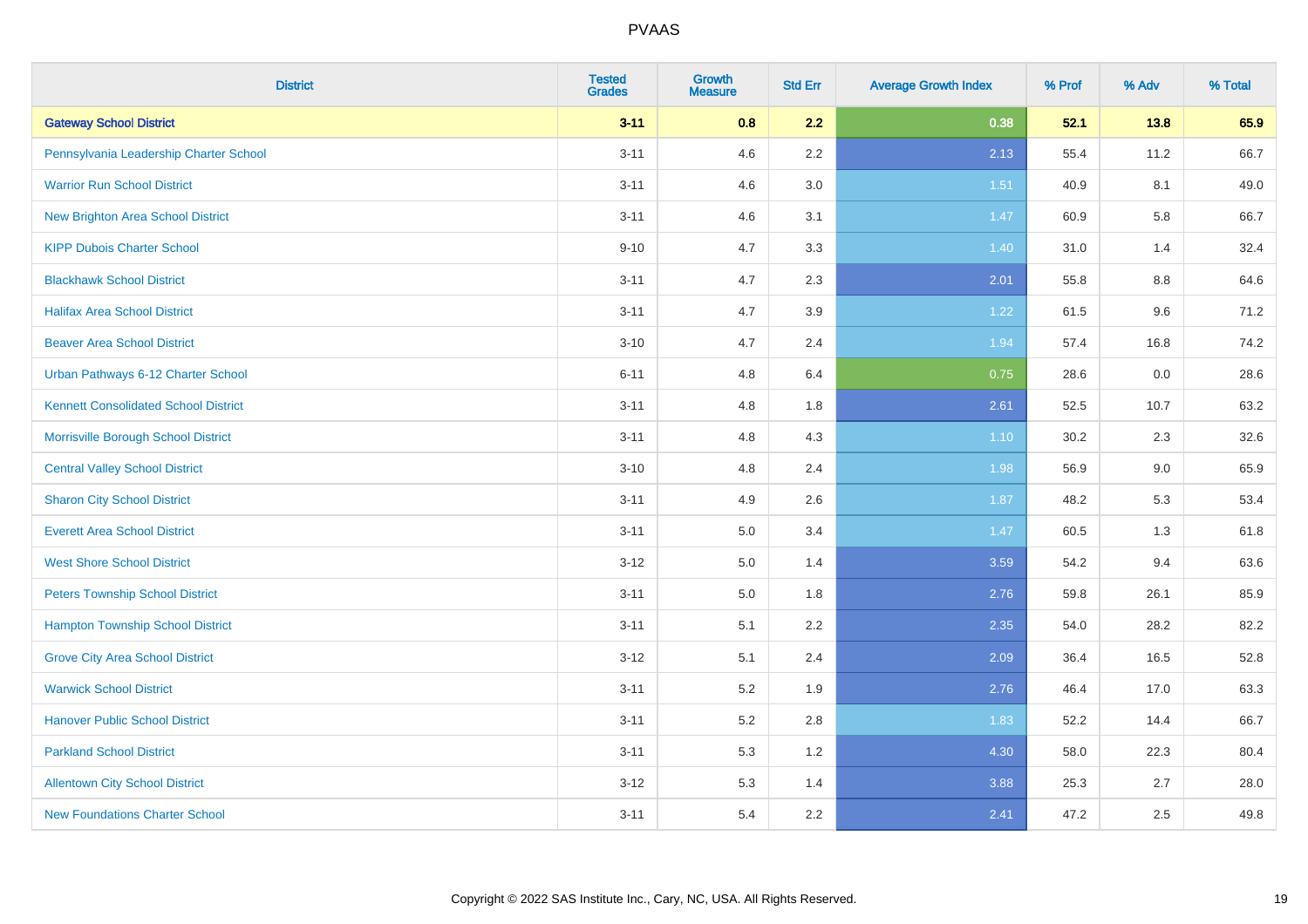| <b>District</b>                                  | <b>Tested</b><br><b>Grades</b> | <b>Growth</b><br><b>Measure</b> | <b>Std Err</b> | <b>Average Growth Index</b> | % Prof | % Adv | % Total |
|--------------------------------------------------|--------------------------------|---------------------------------|----------------|-----------------------------|--------|-------|---------|
| <b>Gateway School District</b>                   | $3 - 11$                       | 0.8                             | 2.2            | 0.38                        | 52.1   | 13.8  | 65.9    |
| <b>Keystone Oaks School District</b>             | $3 - 11$                       | 5.5                             | 2.6            | 2.07                        | 53.2   | 12.1  | 65.4    |
| <b>Stroudsburg Area School District</b>          | $3 - 11$                       | $5.5\,$                         | 1.9            | 2.88                        | 48.1   | 4.2   | 52.3    |
| <b>Lehigh Career &amp; Technical Institute</b>   | $10 - 12$                      | 5.6                             | 5.6            | 0.99                        | 78.3   | 0.0   | 78.3    |
| Palmyra Area School District                     | $3 - 11$                       | 5.6                             | 1.9            | 2.96                        | 56.4   | 15.6  | 72.0    |
| <b>Western Wayne School District</b>             | $3 - 11$                       | 5.6                             | 2.9            | 1.93                        | 41.3   | 17.4  | 58.7    |
| <b>Spring Grove Area School District</b>         | $3 - 11$                       | 5.6                             | 2.1            | 2.68                        | 55.1   | 15.0  | 70.1    |
| <b>Ephrata Area School District</b>              | $3 - 11$                       | 5.6                             | 1.8            | 3.12                        | 54.7   | 9.5   | 64.2    |
| Mastery Charter School - Pickett Campus          | $6 - 10$                       | 5.6                             | 5.7            | 1.00                        | 27.8   | 0.0   | 27.8    |
| <b>Bethel Park School District</b>               | $3 - 11$                       | 5.6                             | 1.8            | 3.18                        | 65.3   | 18.6  | 83.9    |
| <b>Mars Area School District</b>                 | $3 - 10$                       | 5.7                             | 2.1            | 2.75                        | 57.9   | 18.2  | 76.1    |
| <b>Bentworth School District</b>                 | $3 - 11$                       | 5.7                             | 3.2            | 1.75                        | 44.2   | 19.5  | 63.6    |
| <b>Penncrest School District</b>                 | $3 - 11$                       | 5.7                             | 2.2            | 2.57                        | 47.2   | 7.1   | 54.3    |
| Daniel Boone Area School District                | $3 - 12$                       | 5.7                             | 2.0            | 2.88                        | 51.0   | 11.5  | 62.6    |
| <b>Tidioute Community Charter School</b>         | $3 - 11$                       | 5.7                             | 5.1            | 1.11                        | 34.4   | 21.9  | 56.2    |
| 21st Century Cyber Charter School                | $6 - 12$                       | 5.7                             | 2.3            | 2.50                        | 56.7   | 8.3   | 65.0    |
| Capital Area School for the Arts Charter School  | $9 - 11$                       | 5.8                             | 4.1            | 1.39                        | 59.3   | 18.6  | 78.0    |
| Community Academy Of Philadelphia Charter School | $3 - 11$                       | 5.8                             | 2.7            | 2.12                        | 26.7   | 0.9   | 27.6    |
| <b>Agora Cyber Charter School</b>                | $3 - 11$                       | 5.8                             | 2.6            | 2.28                        | 42.8   | 6.6   | 49.4    |
| <b>Collegium Charter School</b>                  | $3 - 10$                       | 5.9                             | 2.5            | 2.33                        | 38.1   | 7.9   | 46.0    |
| Mechanicsburg Area School District               | $3 - 11$                       | 5.9                             | 1.8            | 3.29                        | 57.2   | 13.7  | 70.9    |
| Northeastern York School District                | $3 - 11$                       | 5.9                             | 2.0            | 3.03                        | 51.1   | 16.6  | 67.6    |
| <b>Uniontown Area School District</b>            | $3 - 11$                       | 6.0                             | 3.2            | 1.87                        | 62.4   | 5.9   | 68.2    |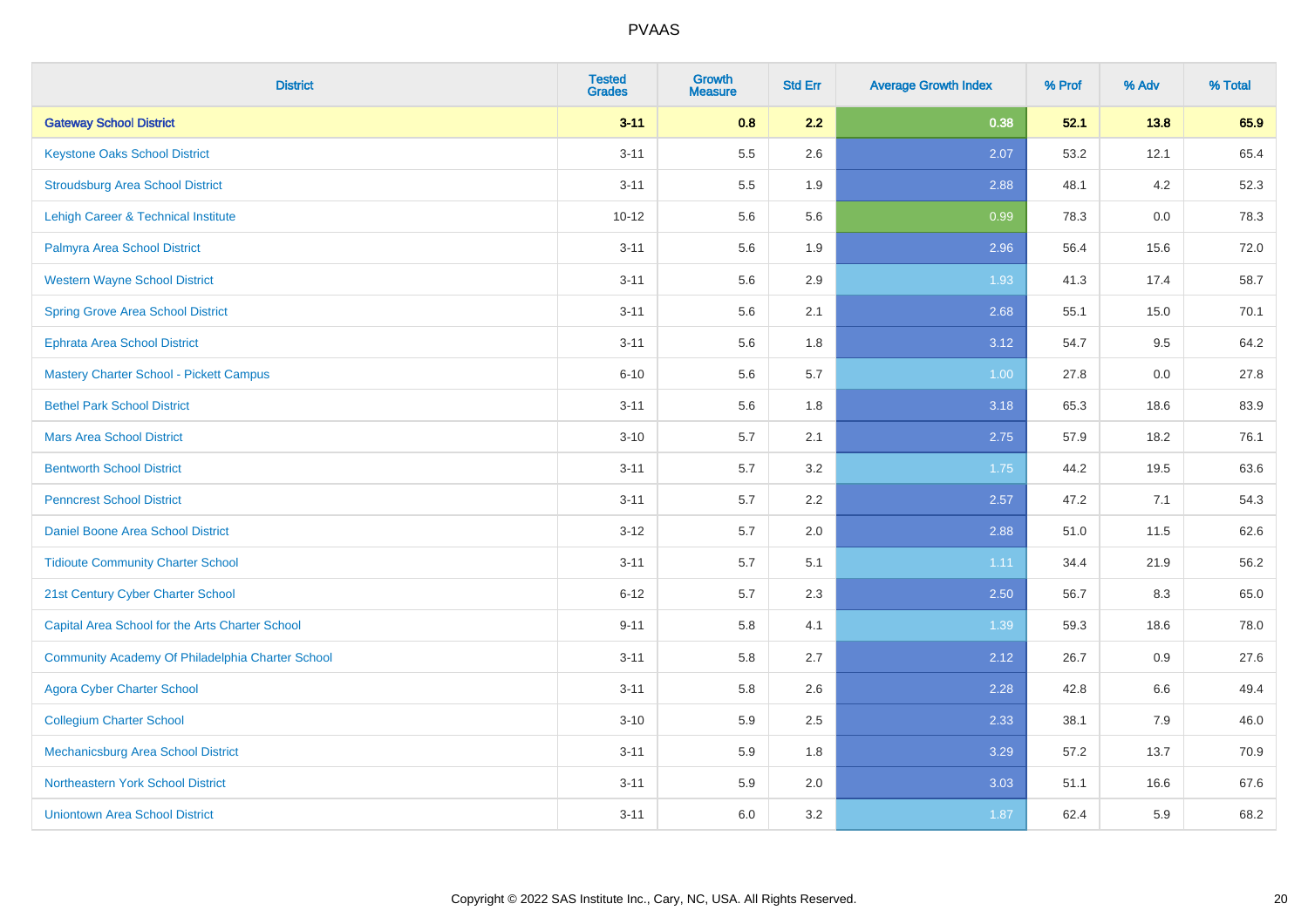| <b>District</b>                               | <b>Tested</b><br><b>Grades</b> | <b>Growth</b><br><b>Measure</b> | <b>Std Err</b> | <b>Average Growth Index</b> | % Prof | % Adv | % Total |
|-----------------------------------------------|--------------------------------|---------------------------------|----------------|-----------------------------|--------|-------|---------|
| <b>Gateway School District</b>                | $3 - 11$                       | 0.8                             | 2.2            | 0.38                        | 52.1   | 13.8  | 65.9    |
| Hollidaysburg Area School District            | $3 - 11$                       | 6.0                             | 2.1            | 2.88                        | 57.1   | 12.3  | 69.4    |
| <b>Wilson Area School District</b>            | $3 - 11$                       | 6.0                             | 2.6            | 2.30                        | 48.7   | 8.5   | 57.2    |
| <b>Spring-Ford Area School District</b>       | $3 - 11$                       | $6.0\,$                         | 1.3            | 4.46                        | 60.8   | 16.5  | 77.4    |
| <b>Dover Area School District</b>             | $3-12$                         | 6.0                             | 2.1            | 2.94                        | 52.2   | 6.0   | 58.2    |
| <b>Connellsville Area School District</b>     | $3 - 11$                       | 6.1                             | 2.0            | 3.05                        | 45.4   | 7.8   | 53.2    |
| <b>Whitehall-Coplay School District</b>       | $3 - 11$                       | 6.1                             | 1.8            | 3.45                        | 49.3   | 7.4   | 56.6    |
| <b>Millersburg Area School District</b>       | $3 - 11$                       | 6.2                             | 3.8            | 1.63                        | 51.8   | 7.4   | 59.3    |
| <b>Northgate School District</b>              | $3 - 11$                       | 6.3                             | 3.6            | 1.73                        | 53.3   | 16.7  | 70.0    |
| <b>Salisbury Township School District</b>     | $3 - 11$                       | 6.3                             | 3.6            | 1.77                        | 46.2   | 6.6   | 52.8    |
| <b>Belle Vernon Area School District</b>      | $3 - 11$                       | 6.5                             | 2.6            | 2.44                        | 55.6   | 11.1  | 66.7    |
| <b>Steel Valley School District</b>           | $3 - 11$                       | 6.5                             | 3.4            | 1.89                        | 50.7   | 5.6   | 56.3    |
| <b>Wattsburg Area School District</b>         | $3 - 11$                       | 6.5                             | 2.7            | 2.43                        | 42.7   | 7.6   | 50.3    |
| <b>Sto-Rox School District</b>                | $3 - 10$                       | 6.6                             | 3.7            | 1.80                        | 13.4   | 0.0   | 13.4    |
| <b>Franklin Area School District</b>          | $3 - 11$                       | 6.6                             | 2.8            | 2.34                        | 48.2   | 4.5   | 52.7    |
| <b>Richland School District</b>               | $3 - 11$                       | 6.7                             | 2.9            | 2.33                        | 62.2   | 19.2  | 81.4    |
| Pocono Mountain School District               | $3 - 12$                       | 6.8                             | 1.5            | 4.62                        | 45.8   | 5.0   | 50.7    |
| <b>Upper Darby School District</b>            | $3-12$                         | 6.9                             | 1.5            | 4.62                        | 45.0   | 6.7   | 51.7    |
| <b>Brookville Area School District</b>        | $3 - 11$                       | 6.9                             | 3.0            | 2.30                        | 55.2   | 15.6  | 70.8    |
| <b>Shanksville-Stonycreek School District</b> | $3 - 10$                       | 7.0                             | 5.9            | 1.20                        | 64.7   | 17.6  | 82.4    |
| <b>Esperanza Cyber Charter School</b>         | $3 - 11$                       | 7.1                             | 6.1            | 1.16                        | 9.1    | 0.0   | 9.1     |
| <b>Centennial School District</b>             | $3 - 10$                       | 7.1                             | 1.7            | 4.29                        | 50.1   | 8.7   | 58.9    |
| <b>Carlynton School District</b>              | $3 - 11$                       | 7.3                             | 3.3            | 2.22                        | 41.0   | 10.5  | 51.6    |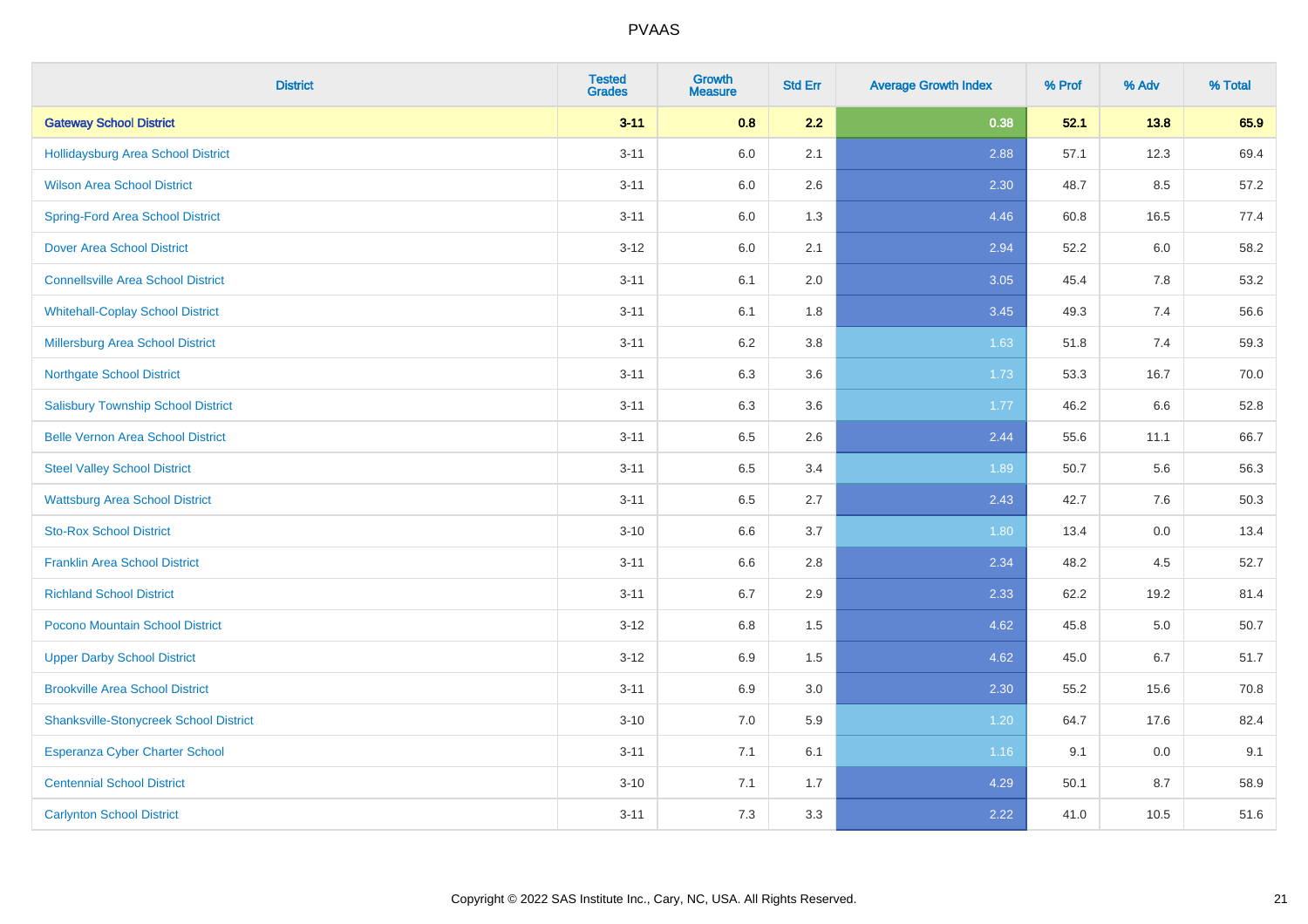| <b>District</b>                                        | <b>Tested</b><br><b>Grades</b> | <b>Growth</b><br><b>Measure</b> | <b>Std Err</b> | <b>Average Growth Index</b> | % Prof | % Adv | % Total |
|--------------------------------------------------------|--------------------------------|---------------------------------|----------------|-----------------------------|--------|-------|---------|
| <b>Gateway School District</b>                         | $3 - 11$                       | 0.8                             | 2.2            | 0.38                        | 52.1   | 13.8  | 65.9    |
| Lehigh Valley Charter High School For The Arts         | $9 - 10$                       | 7.3                             | 2.6            | 2.82                        | 62.3   | 18.2  | 80.5    |
| <b>Carbondale Area School District</b>                 | $3 - 10$                       | 7.4                             | 3.3            | 2.25                        | 56.6   | 2.6   | 59.2    |
| Wilmington Area School District                        | $3 - 11$                       | $7.5\,$                         | 3.0            | 2.48                        | 55.1   | 5.1   | 60.2    |
| Philadelphia City School District                      | $3-12$                         | 7.5                             | 0.6            | 12.64                       | 38.4   | 7.0   | 45.4    |
| <b>New Hope-Solebury School District</b>               | $3 - 11$                       | 7.5                             | 2.9            | 2.57                        | 68.2   | 22.7  | 90.9    |
| <b>Coudersport Area School District</b>                | $3 - 11$                       | 7.7                             | 3.7            | 2.06                        | 55.7   | 8.2   | 63.9    |
| Saint Marys Area School District                       | $3 - 11$                       | 7.8                             | 2.6            | 3.04                        | 57.0   | 8.2   | 65.2    |
| <b>Allegheny-Clarion Valley School District</b>        | $3 - 10$                       | 7.8                             | 4.7            | 1.65                        | 53.3   | 3.3   | 56.7    |
| <b>Wayne Highlands School District</b>                 | $3 - 11$                       | 7.8                             | 2.4            | 3.23                        | 52.3   | 13.1  | 65.4    |
| <b>Haverford Township School District</b>              | $3 - 11$                       | $8.0\,$                         | 1.5            | 5.27                        | 53.0   | 25.5  | 78.6    |
| <b>Blacklick Valley School District</b>                | $3 - 11$                       | 8.0                             | 4.3            | 1.85                        | 34.1   | 0.0   | 34.1    |
| <b>Reach Cyber Charter School</b>                      | $3 - 11$                       | 8.1                             | 4.7            | 1.72                        | 42.4   | 4.6   | 47.0    |
| <b>Bethlehem-Center School District</b>                | $3 - 10$                       | 8.1                             | 3.3            | 2.46                        | 35.1   | 1.4   | 36.5    |
| <b>Moon Area School District</b>                       | $3 - 11$                       | 8.2                             | 1.9            | 4.25                        | 58.7   | 18.5  | 77.2    |
| <b>Monessen City School District</b>                   | $3 - 10$                       | 8.3                             | 4.5            | 1.85                        | 42.9   | 2.9   | 45.7    |
| <b>Selinsgrove Area School District</b>                | $3 - 12$                       | 8.3                             | 2.3            | 3.54                        | 56.8   | 10.0  | 66.8    |
| Renaissance Academy Charter School                     | $3 - 11$                       | 8.3                             | 3.3            | 2.54                        | 45.6   | 22.8  | 68.4    |
| <b>William Penn School District</b>                    | $3 - 12$                       | 8.3                             | 2.1            | 3.99                        | 35.6   | 3.0   | 38.7    |
| <b>Cornwall-Lebanon School District</b>                | $3 - 11$                       | 8.3                             | 1.6            | 5.08                        | 47.2   | 8.4   | 55.6    |
| <b>Chester Charter Scholars Academy Charter School</b> | $3 - 12$                       | 8.4                             | 4.1            | 2.03                        | 23.4   | 0.0   | 23.4    |
| <b>Oswayo Valley School District</b>                   | $3 - 12$                       | 8.5                             | 5.0            | 1.68                        | 50.0   | 16.7  | 66.7    |
| <b>Allegheny Valley School District</b>                | $3 - 11$                       | 8.5                             | 3.9            | 2.17                        | 53.1   | 12.2  | 65.3    |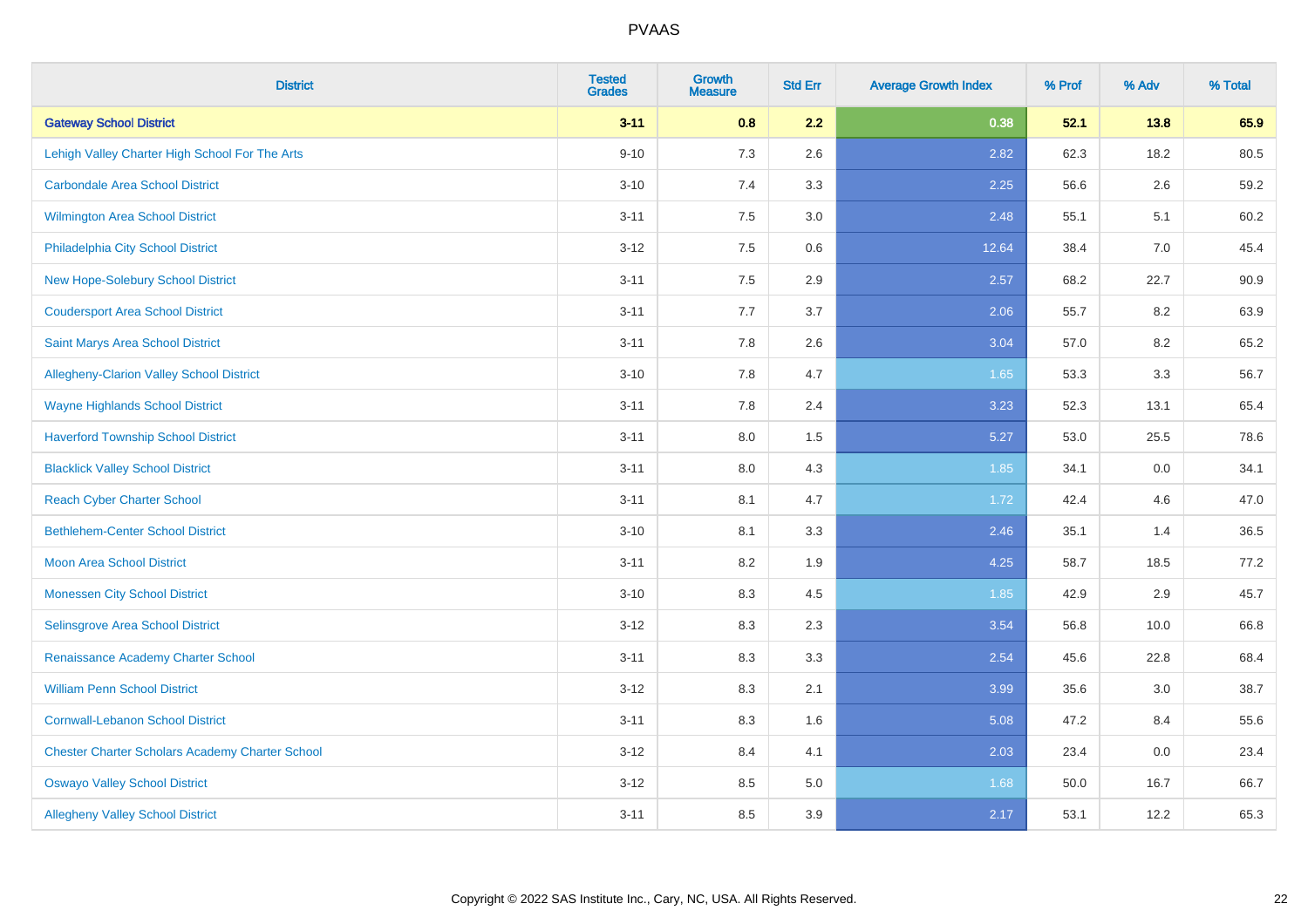| <b>District</b>                                    | <b>Tested</b><br><b>Grades</b> | <b>Growth</b><br><b>Measure</b> | <b>Std Err</b> | <b>Average Growth Index</b> | % Prof | % Adv | % Total |
|----------------------------------------------------|--------------------------------|---------------------------------|----------------|-----------------------------|--------|-------|---------|
| <b>Gateway School District</b>                     | $3 - 11$                       | 0.8                             | 2.2            | 0.38                        | 52.1   | 13.8  | 65.9    |
| <b>Eastern Lebanon County School District</b>      | $3 - 11$                       | 8.6                             | 2.2            | 3.84                        | 48.8   | 11.4  | 60.3    |
| <b>Conestoga Valley School District</b>            | $3 - 11$                       | 8.7                             | 1.8            | 4.69                        | 60.3   | 13.5  | 73.8    |
| <b>Wyalusing Area School District</b>              | $3 - 12$                       | $8.8\,$                         | 3.3            | 2.68                        | 54.6   | 11.7  | 66.2    |
| <b>Wilson School District</b>                      | $3 - 12$                       | 8.8                             | 1.5            | 5.96                        | 52.6   | 14.6  | 67.2    |
| <b>Council Rock School District</b>                | $3 - 11$                       | 8.9                             | 1.2            | 7.65                        | 62.8   | 16.6  | 79.4    |
| Hamburg Area School District                       | $3 - 11$                       | 8.9                             | 2.5            | 3.63                        | 43.5   | 8.2   | 51.7    |
| <b>Mckeesport Area School District</b>             | $3 - 12$                       | 9.0                             | 2.4            | 3.72                        | 31.0   | 4.5   | 35.5    |
| <b>Avon Grove Charter School</b>                   | $3 - 11$                       | 9.0                             | 2.9            | 3.13                        | 58.8   | 16.7  | 75.5    |
| <b>York Academy Regional Charter School</b>        | $3 - 11$                       | 9.0                             | 5.0            | 1.79                        | 55.2   | 0.0   | 55.2    |
| Ambridge Area School District                      | $3-12$                         | 9.1                             | 2.6            | 3.46                        | 50.4   | 10.7  | 61.1    |
| <b>Mifflin County School District</b>              | $3 - 11$                       | 9.1                             | 1.7            | 5.49                        | 47.1   | 6.7   | 53.8    |
| Octorara Area School District                      | $3 - 11$                       | 9.1                             | 2.4            | 3.82                        | 52.1   | 8.5   | 60.6    |
| <b>North Penn School District</b>                  | $3 - 11$                       | 9.1                             | 1.1            | 8.36                        | 55.8   | 17.0  | 72.8    |
| <b>Commonwealth Charter Academy Charter School</b> | $3 - 10$                       | 9.1                             | 1.9            | 4.90                        | 47.2   | 9.1   | 56.3    |
| <b>Cranberry Area School District</b>              | $3 - 12$                       | 9.2                             | 3.0            | 3.04                        | 47.5   | 10.2  | 57.6    |
| Pen Argyl Area School District                     | $3-12$                         | 9.2                             | 2.7            | 3.46                        | 50.0   | 12.6  | 62.6    |
| Pennsylvania Distance Learning Charter School      | $3 - 12$                       | 9.3                             | 4.2            | 2.22                        | 42.2   | 3.1   | 45.3    |
| <b>Bethlehem Area School District</b>              | $3 - 11$                       | 9.3                             | 1.1            | 8.15                        | 44.7   | 12.0  | 56.7    |
| <b>Tech Freire Charter School</b>                  | $9 - 11$                       | 9.3                             | 2.9            | 3.26                        | 18.0   | 1.1   | 19.1    |
| <b>Shippensburg Area School District</b>           | $3 - 11$                       | 9.3                             | 1.9            | 4.84                        | 53.1   | 10.2  | 63.3    |
| Multicultural Academy Charter School               | $9 - 11$                       | 9.5                             | 3.5            | 2.69                        | 22.0   | 0.0   | 22.0    |
| <b>Hazleton Area School District</b>               | $3 - 11$                       | 9.6                             | 1.4            | 6.77                        | 45.0   | 7.8   | 52.9    |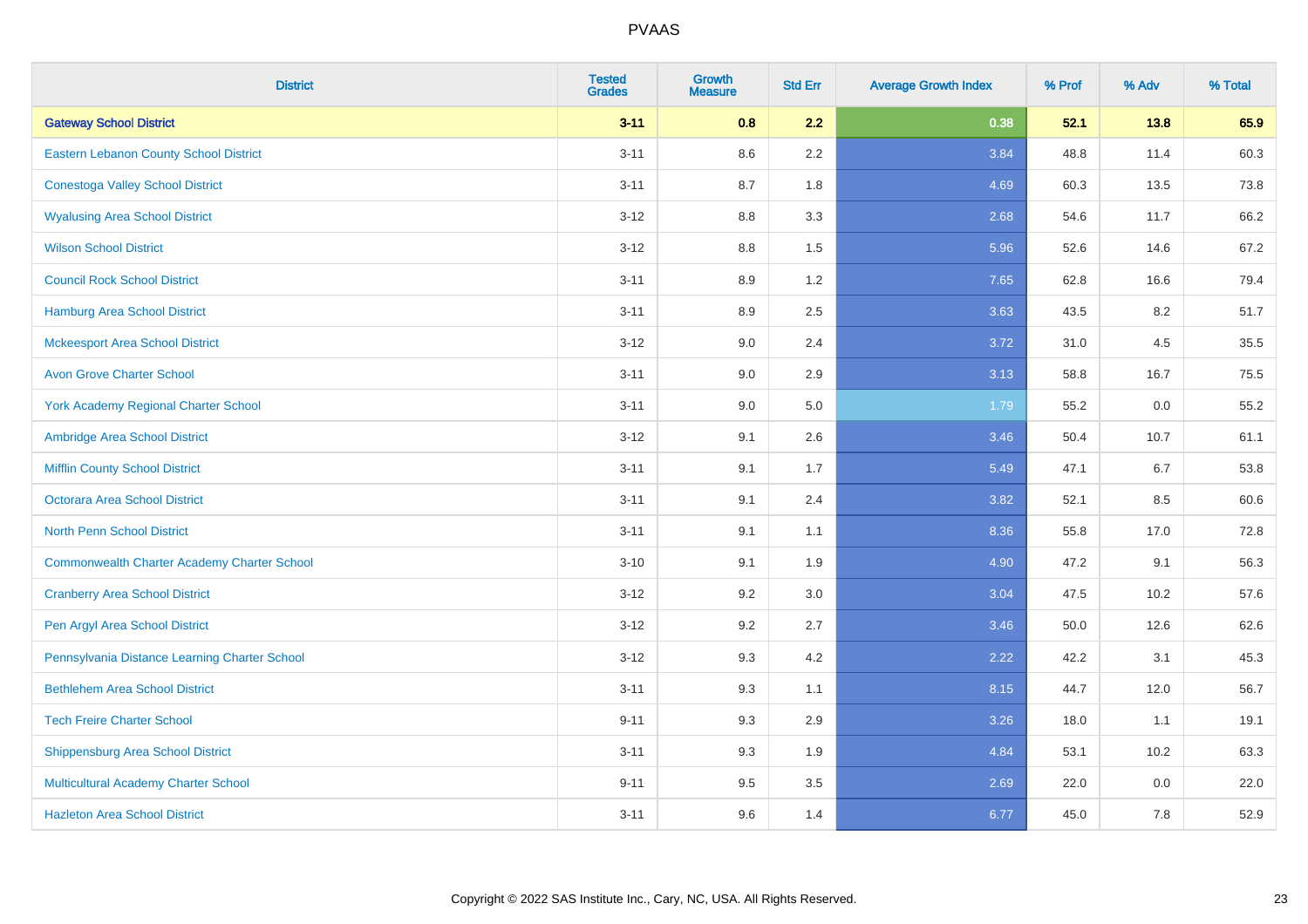| <b>District</b>                               | <b>Tested</b><br><b>Grades</b> | <b>Growth</b><br><b>Measure</b> | <b>Std Err</b> | <b>Average Growth Index</b> | % Prof | % Adv | % Total |
|-----------------------------------------------|--------------------------------|---------------------------------|----------------|-----------------------------|--------|-------|---------|
| <b>Gateway School District</b>                | $3 - 11$                       | 0.8                             | 2.2            | 0.38                        | 52.1   | 13.8  | 65.9    |
| <b>Eastern York School District</b>           | $3 - 11$                       | 9.6                             | 2.6            | 3.71                        | 56.3   | 12.6  | 68.9    |
| <b>Freeport Area School District</b>          | $3 - 10$                       | 9.7                             | 2.5            | 3.91                        | 57.5   | 17.8  | 75.3    |
| <b>Homer-Center School District</b>           | $3 - 11$                       | 9.7                             | 3.6            | 2.70                        | 45.1   | 17.2  | 62.3    |
| <b>Shenandoah Valley School District</b>      | $3 - 11$                       | 9.7                             | 3.9            | 2.49                        | 28.3   | 5.0   | 33.3    |
| Fox Chapel Area School District               | $3 - 11$                       | $9.8\,$                         | 1.8            | 5.36                        | 56.6   | 28.6  | 85.2    |
| Northern Cambria School District              | $3 - 11$                       | 10.0                            | 3.3            | 3.04                        | 47.4   | 5.1   | 52.6    |
| <b>Avon Grove School District</b>             | $3 - 10$                       | 10.0                            | 1.6            | 6.26                        | 56.3   | 18.6  | 74.9    |
| <b>Ridley School District</b>                 | $3 - 12$                       | 10.0                            | 1.6            | 6.10                        | 45.6   | 8.2   | 53.8    |
| <b>Reading School District</b>                | $3 - 11$                       | 10.1                            | 1.4            | 7.25                        | 24.7   | 2.4   | 27.2    |
| <b>York Suburban School District</b>          | $3 - 11$                       | 10.1                            | 2.1            | 4.91                        | 53.5   | 27.8  | 81.3    |
| Dr Robert Ketterer Charter School Inc         | $6 - 12$                       | 10.1                            | 5.0            | 2.04                        | 14.9   | 0.4   | 15.3    |
| <b>Clarion Area School District</b>           | $3 - 11$                       | 10.3                            | 4.1            | 2.51                        | 45.4   | 14.6  | 60.0    |
| <b>Midd-West School District</b>              | $3 - 11$                       | 10.3                            | 2.7            | 3.80                        | 58.0   | 13.4  | 71.4    |
| <b>Cocalico School District</b>               | $3 - 11$                       | 10.6                            | 2.0            | 5.18                        | 50.8   | 14.1  | 64.8    |
| <b>Montgomery Area School District</b>        | $3 - 11$                       | 10.7                            | 3.6            | 2.96                        | 48.7   | 12.4  | 61.1    |
| Lake-Lehman School District                   | $3 - 11$                       | 10.8                            | 2.7            | 3.93                        | 55.3   | 7.9   | 63.2    |
| <b>Montoursville Area School District</b>     | $3 - 12$                       | 10.8                            | 2.5            | 4.24                        | 44.6   | 20.1  | 64.8    |
| <b>Garnet Valley School District</b>          | $3 - 10$                       | 10.9                            | 1.7            | 6.53                        | 67.1   | 19.0  | 86.1    |
| <b>Sayre Area School District</b>             | $3 - 11$                       | 11.2                            | 3.5            | 3.20                        | 52.2   | 7.5   | 59.7    |
| <b>Greater Nanticoke Area School District</b> | $3-12$                         | 11.2                            | 2.8            | 4.01                        | 38.0   | 12.4  | 50.4    |
| <b>Littlestown Area School District</b>       | $3 - 11$                       | 11.4                            | 2.5            | 4.62                        | 55.2   | 10.4  | 65.6    |
| Mastery Charter School - Hardy Williams       | $3 - 11$                       | 11.4                            | 3.4            | 3.33                        | 44.3   | 5.7   | 50.0    |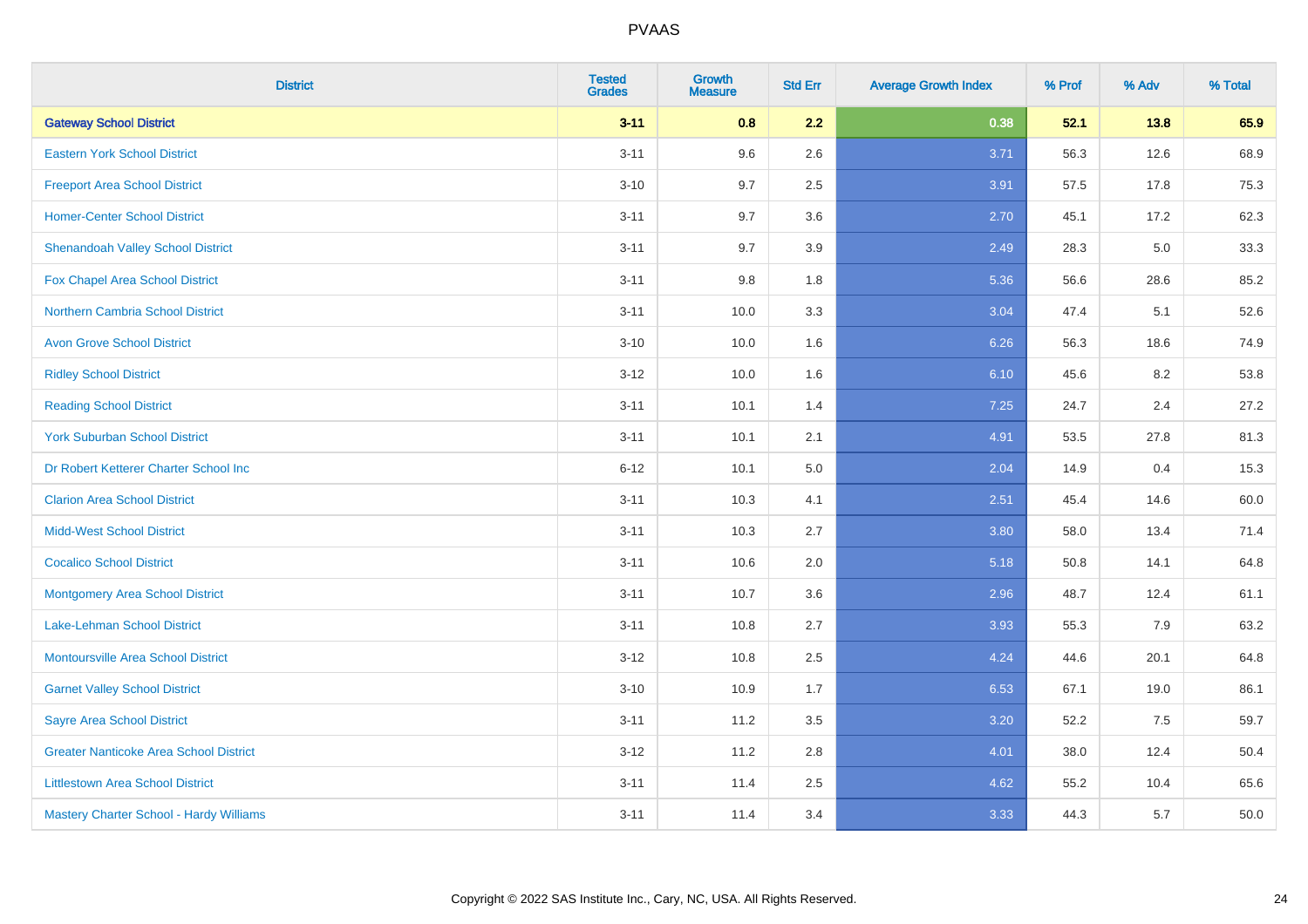| <b>District</b>                          | <b>Tested</b><br><b>Grades</b> | <b>Growth</b><br><b>Measure</b> | <b>Std Err</b> | <b>Average Growth Index</b> | % Prof | % Adv | % Total |
|------------------------------------------|--------------------------------|---------------------------------|----------------|-----------------------------|--------|-------|---------|
| <b>Gateway School District</b>           | $3 - 11$                       | 0.8                             | 2.2            | 0.38                        | 52.1   | 13.8  | 65.9    |
| <b>Pine-Richland School District</b>     | $3 - 11$                       | 11.5                            | 1.8            | 6.31                        | 60.6   | 24.4  | 85.0    |
| Pennsylvania Cyber Charter School        | $3 - 11$                       | 11.6                            | 1.5            | 7.54                        | 46.3   | 5.0   | 51.3    |
| <b>Pennsbury School District</b>         | $3 - 11$                       | 11.7                            | 1.5            | 7.90                        | 60.1   | 21.3  | 81.3    |
| <b>Fort Leboeuf School District</b>      | $3 - 11$                       | 11.7                            | 2.5            | 4.73                        | 48.5   | 21.1  | 69.6    |
| Pennsylvania Virtual Charter School      | $3 - 11$                       | 11.8                            | 3.5            | 3.37                        | 56.5   | 11.1  | 67.6    |
| <b>Downingtown Area School District</b>  | $3 - 11$                       | 12.1                            | 1.1            | 10.67                       | 60.0   | 23.5  | 83.6    |
| <b>Fleetwood Area School District</b>    | $3 - 10$                       | 12.2                            | 2.2            | 5.68                        | 53.5   | 11.6  | 65.2    |
| <b>Central York School District</b>      | $3 - 12$                       | 12.3                            | 1.7            | 7.20                        | 55.5   | 11.5  | 67.0    |
| <b>Souderton Area School District</b>    | $3 - 11$                       | 12.4                            | 1.5            | 8.28                        | 61.7   | 15.2  | 76.9    |
| <b>School Lane Charter School</b>        | $3 - 11$                       | 12.4                            | 3.6            | 3.43                        | 59.1   | 9.8   | 68.9    |
| <b>Jenkintown School District</b>        | $3 - 11$                       | 12.5                            | 4.4            | 2.84                        | 54.6   | 29.6  | 84.1    |
| <b>Wissahickon School District</b>       | $3 - 10$                       | 12.5                            | 1.8            | 6.85                        | 58.3   | 22.4  | 80.7    |
| <b>West Perry School District</b>        | $3 - 11$                       | 12.5                            | 2.5            | 4.99                        | 56.6   | 8.4   | 65.0    |
| <b>Delaware Valley School District</b>   | $3 - 11$                       | 12.6                            | 1.8            | 6.93                        | 55.2   | 16.2  | 71.4    |
| <b>West Chester Area School District</b> | $3 - 11$                       | 12.6                            | 1.2            | 10.38                       | 66.8   | 20.2  | 87.0    |
| <b>Derry Township School District</b>    | $3 - 10$                       | 12.8                            | 2.0            | 6.39                        | 54.8   | 25.8  | 80.6    |
| <b>Iroquois School District</b>          | $3 - 11$                       | 13.1                            | 3.0            | 4.35                        | 48.2   | 7.8   | 56.0    |
| <b>Derry Area School District</b>        | $3 - 11$                       | 13.2                            | 2.8            | 4.69                        | 60.0   | 12.5  | 72.5    |
| People For People Charter School         | $3 - 12$                       | 13.3                            | 5.5            | 2.43                        | 13.5   | 0.0   | 13.5    |
| <b>Penn-Trafford School District</b>     | $3 - 11$                       | 13.4                            | 1.7            | 7.87                        | 62.3   | 21.9  | 84.2    |
| <b>Abington Heights School District</b>  | $3 - 11$                       | 13.5                            | 2.2            | 6.27                        | 58.3   | 16.2  | 74.5    |
| <b>Jamestown Area School District</b>    | $3 - 11$                       | 13.5                            | 4.2            | 3.19                        | 64.4   | 13.3  | 77.8    |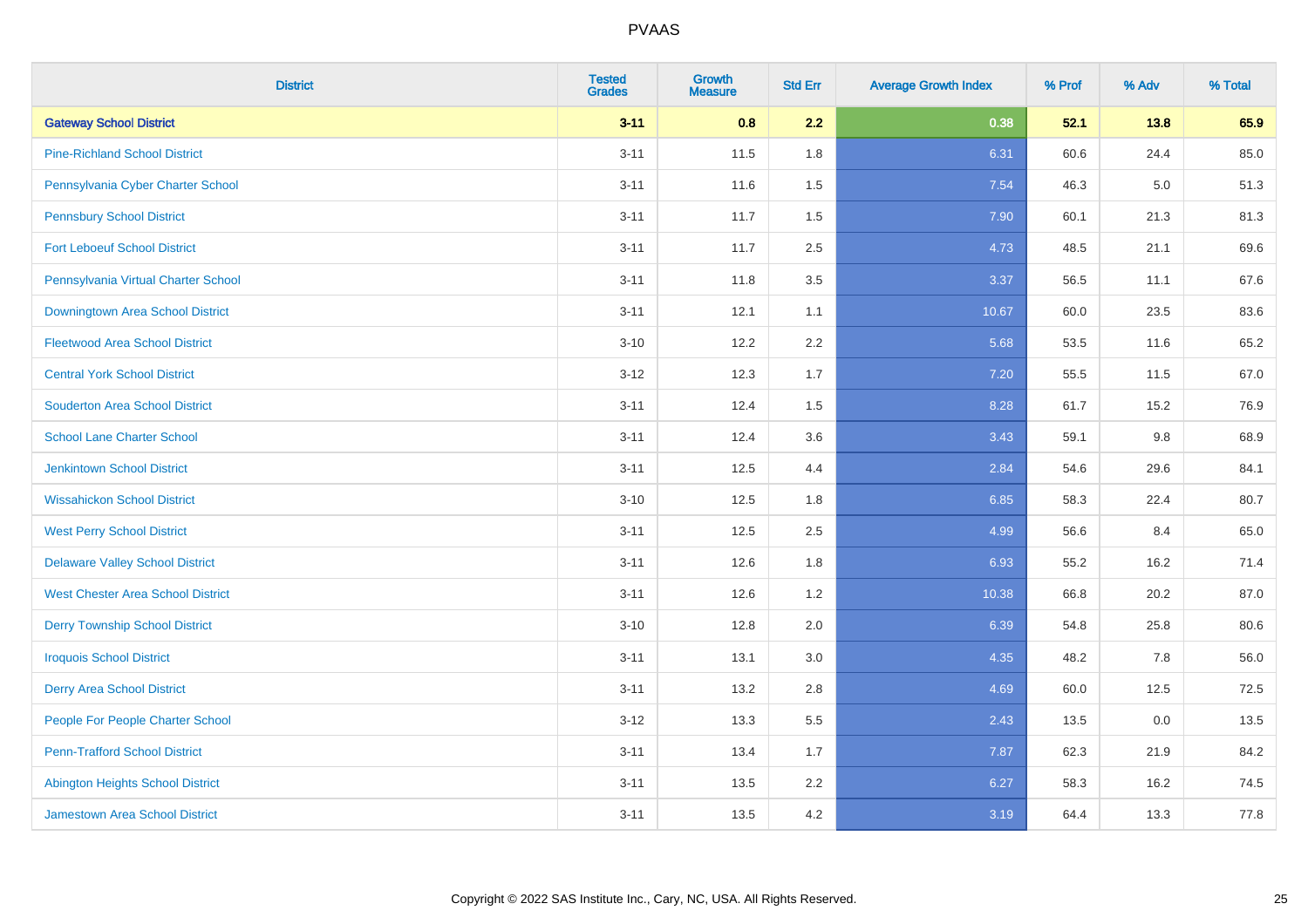| <b>District</b>                               | <b>Tested</b><br><b>Grades</b> | <b>Growth</b><br><b>Measure</b> | <b>Std Err</b> | <b>Average Growth Index</b> | % Prof | % Adv   | % Total |
|-----------------------------------------------|--------------------------------|---------------------------------|----------------|-----------------------------|--------|---------|---------|
| <b>Gateway School District</b>                | $3 - 11$                       | 0.8                             | 2.2            | 0.38                        | 52.1   | 13.8    | 65.9    |
| <b>Dallastown Area School District</b>        | $3 - 11$                       | 13.5                            | 1.5            | 8.84                        | 56.0   | 17.9    | 73.8    |
| <b>City CHS</b>                               | $10 - 11$                      | 13.6                            | 2.7            | 5.12                        | 45.8   | $3.0\,$ | 48.8    |
| <b>Springfield School District</b>            | $3 - 11$                       | 13.8                            | 1.7            | 7.99                        | 60.9   | 21.5    | 82.4    |
| Penns Valley Area School District             | $3 - 12$                       | 14.0                            | 2.9            | 4.80                        | 41.9   | 23.1    | 65.0    |
| <b>Colonial School District</b>               | $3 - 11$                       | 14.0                            | 1.7            | 8.21                        | 60.2   | 19.6    | 79.8    |
| Lincoln Leadership Academy Charter School     | $3 - 12$                       | 14.2                            | 6.4            | 2.22                        | 23.5   | 0.0     | 23.5    |
| <b>Southern York County School District</b>   | $3 - 11$                       | 14.2                            | 2.1            | 6.91                        | 55.1   | 18.1    | 73.1    |
| <b>Saucon Valley School District</b>          | $3 - 11$                       | 14.7                            | 2.5            | 5.98                        | 48.7   | 20.2    | 69.0    |
| <b>Great Valley School District</b>           | $3 - 11$                       | 15.0                            | 1.9            | 7.98                        | 50.0   | 35.0    | 85.0    |
| <b>Upper Merion Area School District</b>      | $3 - 11$                       | 15.3                            | 2.0            | 7.62                        | 59.3   | 19.3    | 78.6    |
| <b>Upper Dublin School District</b>           | $3-12$                         | 15.4                            | 1.8            | 8.53                        | 60.8   | 24.8    | 85.6    |
| <b>Northern York County School District</b>   | $3 - 11$                       | 15.6                            | 2.0            | 7.98                        | 57.4   | 11.5    | 68.8    |
| <b>Greenwood School District</b>              | $3 - 11$                       | 15.9                            | 3.9            | 4.11                        | 50.0   | 25.0    | 75.0    |
| <b>Belmont Charter School</b>                 | $3 - 10$                       | 16.0                            | 6.5            | 2.45                        | 64.3   | 0.0     | 64.3    |
| Northern Bedford County School District       | $3 - 11$                       | 16.5                            | 3.6            | 4.58                        | 51.7   | 20.0    | 71.7    |
| <b>Deer Lakes School District</b>             | $3 - 11$                       | 17.0                            | 2.7            | 6.32                        | 61.5   | 16.4    | 77.9    |
| <b>Unionville-Chadds Ford School District</b> | $3 - 11$                       | 17.1                            | 3.1            | 5.51                        | 68.1   | 13.2    | 81.3    |
| <b>North Allegheny School District</b>        | $3 - 11$                       | 17.4                            | 1.3            | 13.52                       | 59.5   | 28.1    | 87.6    |
| <b>Norwin School District</b>                 | $3 - 11$                       | 18.0                            | 1.7            | 10.37                       | 58.5   | 27.0    | 85.4    |
| <b>Valley View School District</b>            | $3 - 11$                       | 18.1                            | 2.4            | 7.42                        | 53.7   | 14.7    | 68.4    |
| <b>Cumberland Valley School District</b>      | $3 - 12$                       | 18.5                            | 1.3            | 14.64                       | 60.7   | 23.4    | 84.1    |
| <b>Upper Saint Clair School District</b>      | $3 - 11$                       | 18.5                            | 1.7            | 10.65                       | 61.8   | 30.1    | 91.9    |